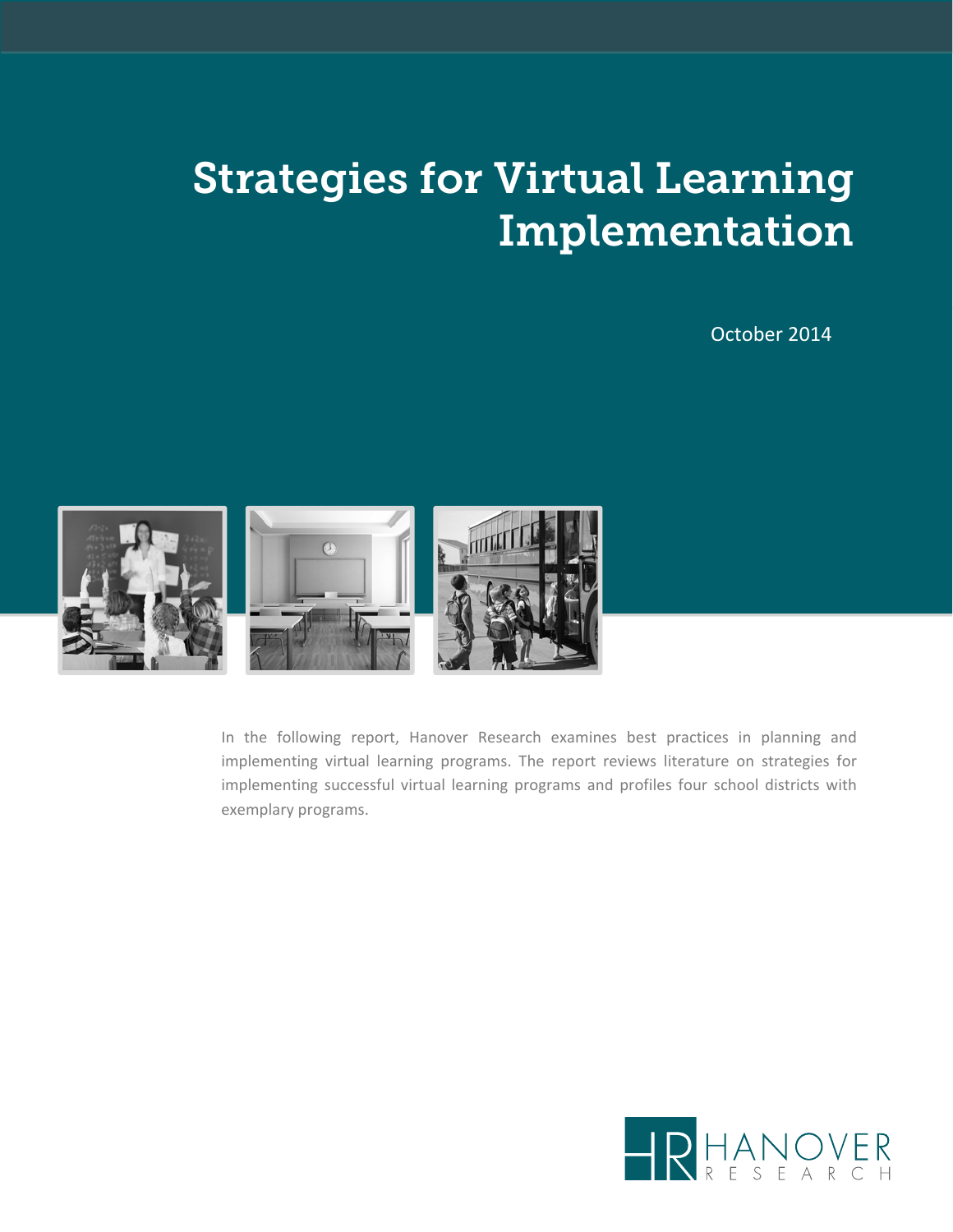## TABLE OF CONTENTS

| Section I: Best Practices in Implementing Virtual Learning Programs  4 |  |
|------------------------------------------------------------------------|--|
|                                                                        |  |
|                                                                        |  |
|                                                                        |  |
|                                                                        |  |
|                                                                        |  |
|                                                                        |  |
|                                                                        |  |
|                                                                        |  |
|                                                                        |  |
|                                                                        |  |
|                                                                        |  |
|                                                                        |  |
|                                                                        |  |
|                                                                        |  |
|                                                                        |  |
|                                                                        |  |
|                                                                        |  |
|                                                                        |  |
|                                                                        |  |
|                                                                        |  |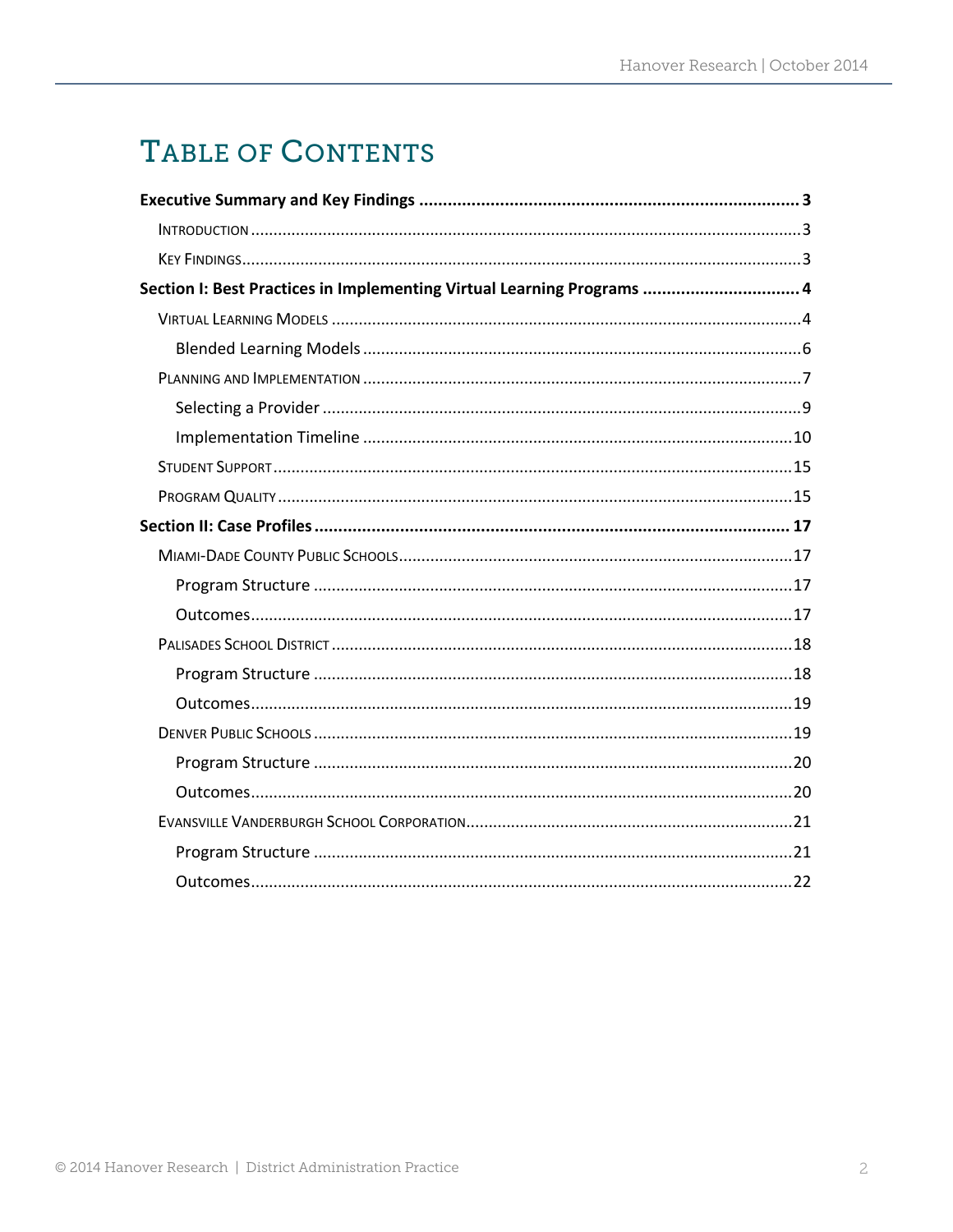### EXECUTIVE SUMMARY AND KEY FINDINGS

#### **INTRODUCTION**

In the following report, Hanover Research identifies best practices for planning and implementing virtual learning programs. The report is divided into two sections:

- **Section I: Best Practices in Implementing Virtual Learning Program** compares virtual learning models and identifies best practices in program implementation.
- **Section II: Case Profiles** provides profiles of districts with exemplary blended and virtual learning programs. The following districts are profiled:
	- o Denver Public Schools
	- o Evansville Vanderburgh School Corporation
	- o Miami‐Dade County Public Schools
	- o Palisades School District

#### **KEY FINDINGS**

- **Research suggests that blended learning models that combine face‐to‐face and online instruction yield the best student learning outcomes.** Though fully online programs offer many advantages, including flexibility and self‐paced instruction, at‐ risk students may benefit from teacher interaction in a traditional setting.
- **Successful virtual learning programs set clear goals for student learning and provide students and staff with sufficient training and support.** Virtual learning programs should be student‐centered and aim to improve student achievement, personalize learning, or provide students with more academic options. Miami‐Dade County Public Schools recommends that districts provide comprehensive orientation to help students and staff adapt to a virtual format.
- **Districts interested in launching a comprehensive virtual learning program should allot at least three years for the planning and implementation process**. During the first year, key district stakeholders should participate in strategic planning. Following years should be used to complete activities that focus on developing the program's content, teaching, technology, and operations.
- **To ensure that virtual learning programs are high‐quality, administrators should set outcomes‐based quality assurance metrics.** For fully online schools, outcome measures should include student proficiency, individual student growth, graduation rates, college and career readiness, closing the achievement gap, and fidelity to students' academic goals. For individual courses, outcome metrics should monitor student proficiency and growth along a trajectory.
- **Districts should take at least three months to solicit stakeholder buy‐in**. The director of a virtual learning academy in Palisades School District recommends preparing a proposal for the school board that highlights how the virtual learning program will save money, benefit the community, and boost student achievement.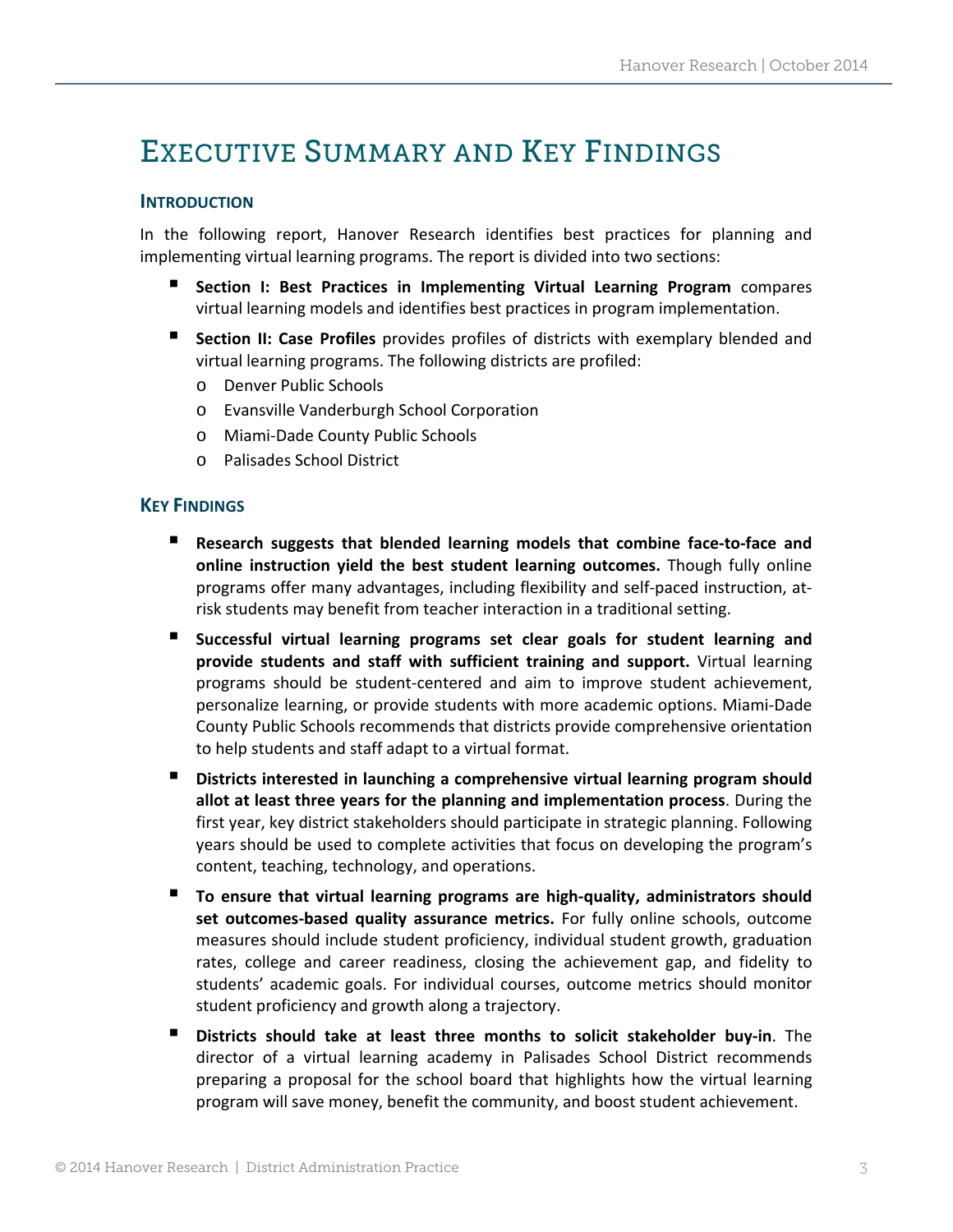## SECTION I: BEST PRACTICES IN IMPLEMENTING VIRTUAL LEARNING PROGRAMS

Virtual learning programs have become increasingly prominent in K‐12 education in recent years. According to a report by the International Association for K‐12 Online Learning (iNACOL), more than 1.8 million students enrolled in distance education courses in K‐12 school districts from 2009-2010, with 74 percent of enrollments in high schools. $1$  Online courses offer high school students many benefits, expanding students' exposure to curriculum options and personalizing students' learning experiences.<sup>2</sup> Districts commonly choose to offer online learning programs to provide opportunities for credit recovery and to offer courses that are not otherwise available in the district.<sup>3</sup> In this section, Hanover Research reviews the different virtual learning models and examines strategies for implementing successful virtual learning programs.

#### **VIRTUAL LEARNING MODELS**

A range of virtual learning models exist, including fully online learning, blended learning, hybrid learning, e‐learning, and cyberschools, though many of the terms do not have commonly understood definitions. A report by Evergreen Education Group titled *Keeping Pace with K‐12 Online Learning* provides the following definition for online learning:

#### **Figure 1.1: Definition of Online Learning**



Source: Evergreen Education Group<sup>4</sup>

<sup>&</sup>lt;sup>1</sup>"Fast Facts About Online Learning." International Association for K-12 Online Learning, February 2013. p. 1. http://www.inacol.org/cms/wp‐content/uploads/2013/04/iNACOL\_FastFacts\_Feb2013.pdf <sup>2</sup>

<sup>&</sup>lt;sup>2</sup>Clark, T. "Online Learning: Pure Potential." ASCD, 65:8, May 2008. http://www.ascd.org/publications/educationalleadership/may08/vol65/num08/Online‐Learning@‐Pure‐Potential.aspx <sup>3</sup>

 $3$ "Fast Facts About Online Learning." Op. cit., p. 1.

 $4$ Watson, J. et al., "Keeping Pace with K-12 Online & Blended Learning: An Annual Review of Policy and Practice." Evergreen Education Group. p. 8. http://kpk12.com/cms/wp-content/uploads/EEG\_KP2013-lr.pdf  $<sup>4</sup>$ Ibid., p. 58.</sup>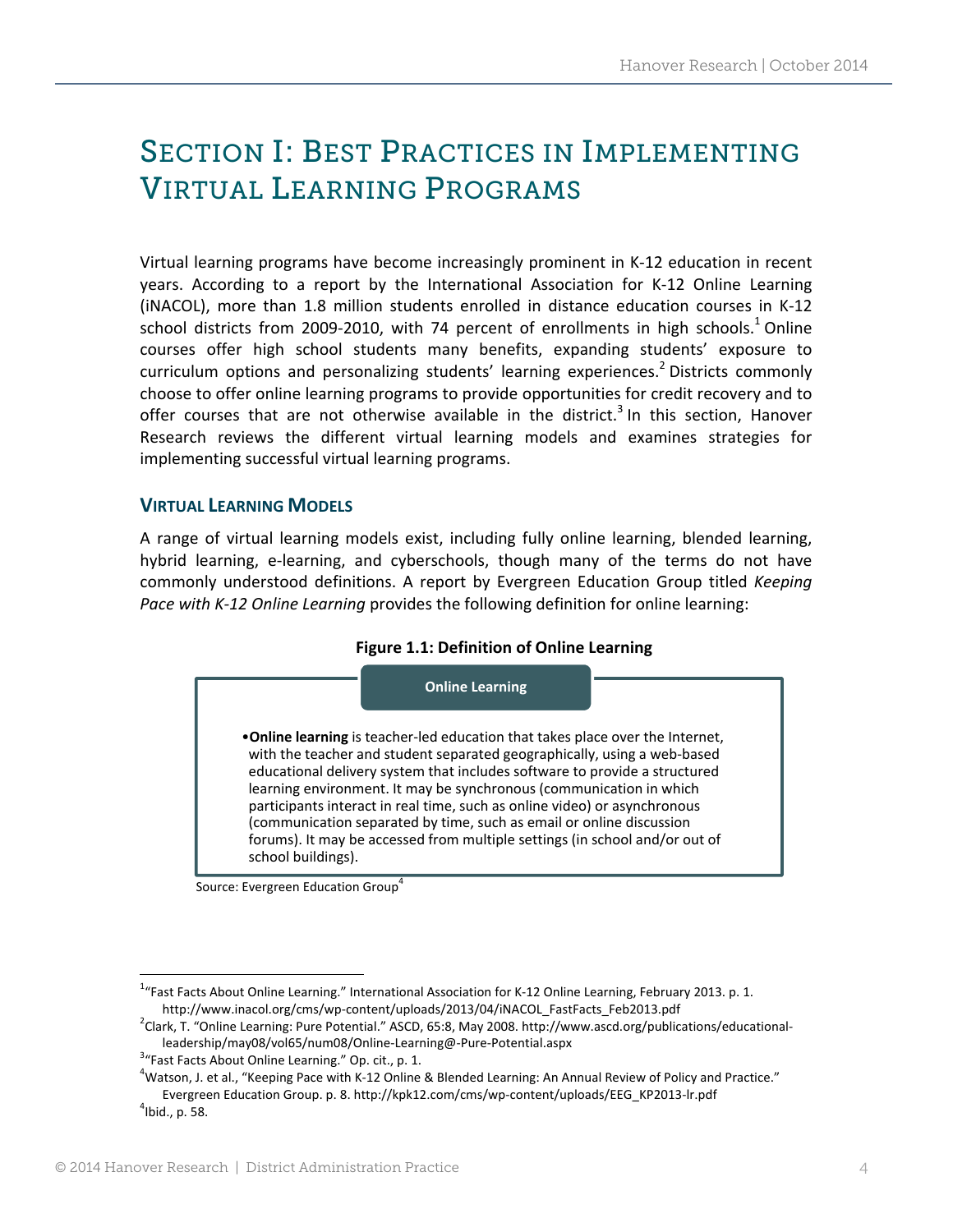Online learning models vary in their levels of comprehensiveness, geographic reach, method of delivery, and type of instruction. Programs may be fully online or face‐to‐face; supplemental or full-time; may exist between school districts, within a school district, nationally, or internationally; and may be delivered synchronously or asynchronously.<sup>5</sup> The major virtual learning programs can be classified into five categories: state virtual school, multi‐district, single district, consortium, and post‐secondary. Figure 1.2 summarizes the characteristics of each type of online learning program.

| <b>CATEGORY</b>             | <b>ORGANIZATION TYPE</b>    | FULL-TIME/<br><b>SUPPLEMENTAL</b> | <b>FUNDING SOURCE</b>                                      | <b>GEOGRAPHIC</b><br><b>REACH</b>    |
|-----------------------------|-----------------------------|-----------------------------------|------------------------------------------------------------|--------------------------------------|
| <b>State virtual school</b> | State education<br>agency   | Supplemental                      | State<br>appropriation,<br>course fees,<br>funding formula | Statewide                            |
| <b>Multi-district</b>       | Charter or district-<br>run | Full-time                         | Public education<br>funding formula                        | Statewide                            |
| Single-district             | <b>District</b>             | Either or both                    | District funds                                             | Single district                      |
| Consortium                  | Variable                    | Supplemental                      | Course fees,<br>consortium<br>member fees                  | Statewide,<br>national, or<br>global |
| Post-secondary              | University or college       | Either or both                    | Course fees                                                | National                             |

**Figure 1.2: Virtual Learning Models** 

Source: Evergreen Education Group<sup>6</sup>

Evidence suggests that virtual learning programs provide students and schools with many benefits. Online learning allows teachers to personalize lessons and provide engaging content that addresses individual students' needs.<sup>7</sup> In addition, online learning models allow schools to collect student performance data and tailor instruction specifically to the needs of students. Furthermore, online programs allow students to learn at their own pace and access lessons from any location. Virtual learning models expand access to education, allowing students who may otherwise not have had opportunities to take Advanced Placement courses or obtain other academic materials to prepare them for college and their careers.<sup>8</sup> An infographic by Dreambox Learning shows that traditional learning models are decreasing, while online learning is growing in K‐12 education. Figure 1.3 presents the number of digital learners in the United States in 2009 and 2014 and summarizes the comparative benefits of virtual learning.

 $^{5}$ Watson, J., et al. Op. cit., p. 10.<br> $^{6}$ Ibid., p. 11.

 $<sup>6</sup>$ Ibid., p. 11.</sup>

<sup>&</sup>lt;sup>7</sup>Patrick, S., et al. "Measuring Quality from Inputs to Outcomes: Creating Student Learning Performance Metrics and Quality Assurance for Online Schools." International Association for K‐12 Online Learning. p. 2. http://www.inacol.org/wp-content/uploads/2012/11/iNACOL\_Quality\_Metrics.pdf

 ${}^{8}$ Ibid., p. 3.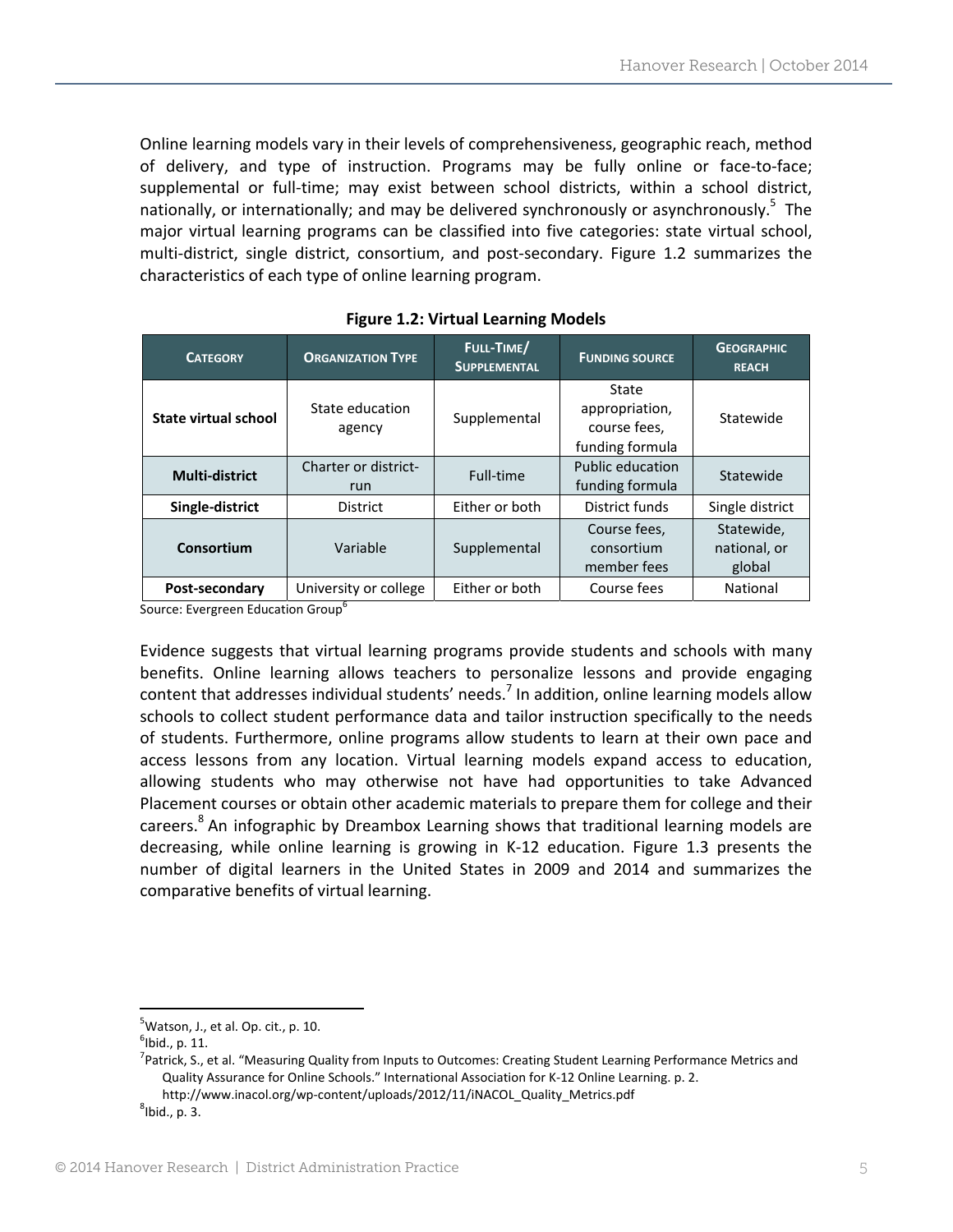

#### **Figure 1.3: Virtual Learning Trends and Benefits**

Source: Edudemic<sup>9</sup>

#### *BLENDED LEARNING MODELS*

In addition to fully online programs, some educational institutions offer blended learning programs. According to the Christensen Institute, a **blended learning program** is "a formal education program in which a student learns at least in part through online learning, with some element of student control over time, place, path, and/or pace." Blended learning programs may exist within a school or as stand‐alone schools that use a blended format and require students to attend class at a physical site.<sup>10</sup> A meta-analysis of literature on virtual learning by Means, et al. found that **blended learning conditions that combined online and face‐to‐face instruction had a larger academic advantage for students than purely face‐to‐ face instruction**. <sup>11</sup> However, even with basic supports in place, some at‐risk students may still be more likely to struggle in an online environment than in a traditional learning environment.<sup>12</sup>

<sup>&</sup>lt;sup>9</sup>"Blended Learning: 10 Trends." Edudemic. http://www.edudemic.com/wp-content/uploads/2014/05/10-blended-

learning-trends\_rev2.png<br><sup>10</sup>Watson, J. et al., Op. cit., p. 9.<br><sup>11</sup>Means, B. et al., "Evaluation of Evidence‐Based Practices in Online Learning: A Meta‐Analysis and Review of Online Learning Studies." U.S. Department of Education, September 2010. p. xvi.<br>https://www2.ed.gov/rschstat/eval/tech/evidence-based-practices/finalreport.pdf

<sup>12&</sup>quot;Implementing Online Learning Labs in Schools and Districts: Lessons from Miami-Dade's First Year." SRI International, November 2011. p. 2.

http://www.sri.com/sites/default/files/brochures/implementing\_online\_learning\_labs.pdf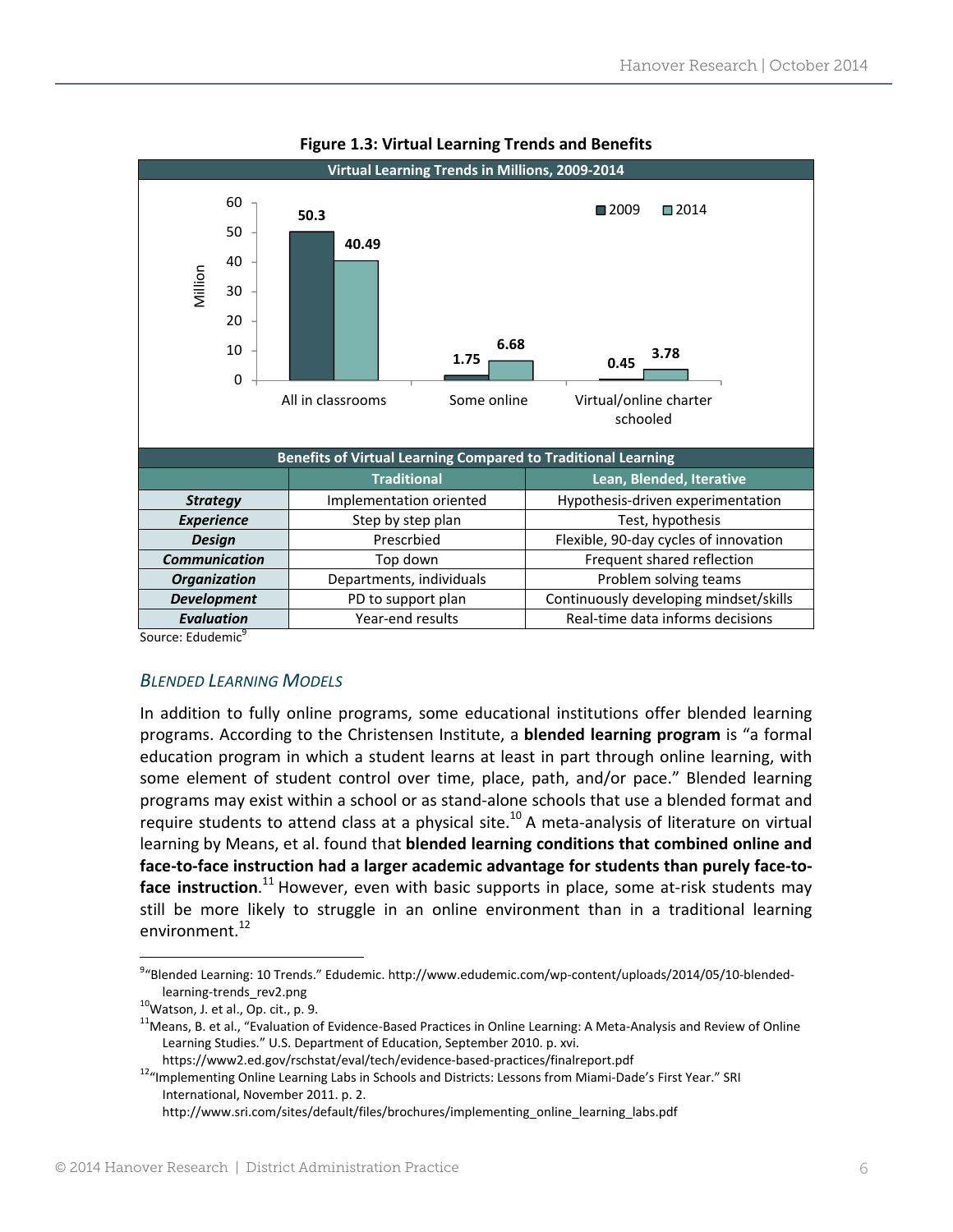#### **PLANNING AND IMPLEMENTATION**

Studies of online and blended learning schools suggest that programs require careful planning and implementation to be successful.<sup>13</sup> Administrators from Miami-Dade County Public Schools attested to the importance of strategic planning and implementation after implementing a virtual learning lab program in their schools. According to Miami‐Dade administrators, schools and districts should allot at least three months to solicit stakeholder

support and develop appropriate policies and guidelines for the program.<sup>14</sup> When planning for an online learning program, administrators should focus on students' needs and consider which types of courses and format can best help students achieve their goals.  $15$  Program administrators should articulate the educational goals they are trying to achieve. Goals may include personalized learning, improved college readiness, more options for credit recovery, or increased academic challenges for advanced students.16

*Schools and districts should allot at least three months to solicit stakeholder support and develop appropriate policies and guidelines for the program.*

When planning a virtual learning program, district leaders should remain transparent with all stakeholders, establish clear communication channels, and provide sufficient time and information for students and parents to make decisions about enrollment.<sup>17</sup> The district must establish clear goals for the program, answering questions such as the following:  $18$ 

- What grade levels will be served?
- Will the school offer blended learning, supplemental, full-time, or a mix of all?
- Have administrators identified a high quality program leader?
- How will administrators manage the change process?
- How will the blended program impact teacher and student roles and the use of time?
- What are goals in terms of individualizing instruction for students?
- Will the school operate on a traditional school calendar?
- Will courses be open entry/open exit?

Before implementing a program, the district should set clear goals for student learning and ensure that the program's goals are student-centered.<sup>19</sup> Miami-Dade County Public Schools

<sup>&</sup>lt;sup>13</sup>Watson, J. et al., Op. cit., p. 44.<br><sup>14</sup>"Implementing Online Learning Labs in Schools and Districts: Lessons from Miami-Dade's First Year." Op. cit., p. 27.<br><sup>15</sup>lbid., p. 3.<br><sup>15</sup>Watson, J. et al., Op. cit., p. 44.<br><sup>17</sup>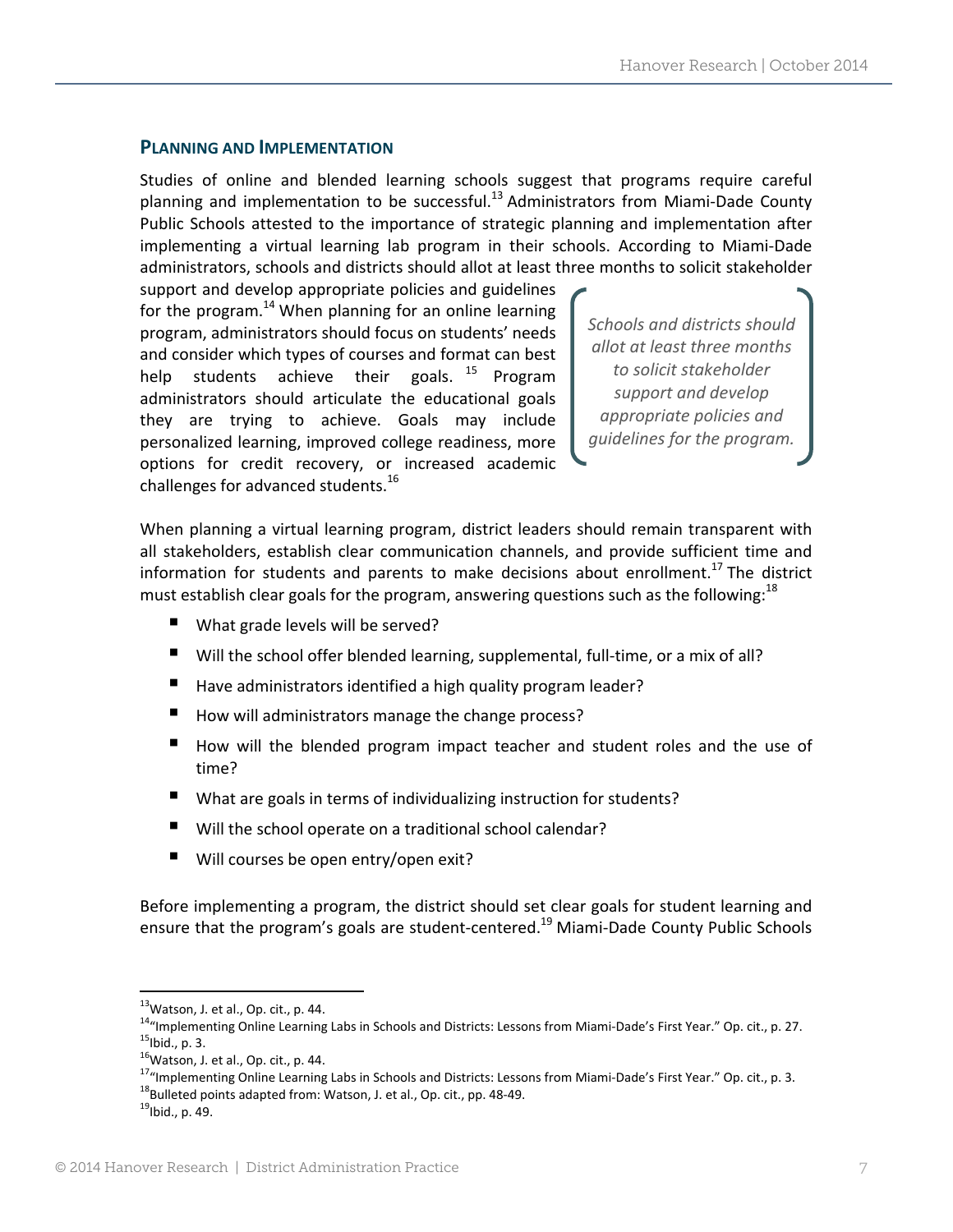recommends that districts take the following five steps to plan and implement a virtual learning program.



Source: SRI International<sup>20</sup>

An article from *District Administration* similarly offers a list of necessary steps to implementing a virtual learning or blended learning program. These recommendations range from the practical, such as anticipating the necessary bandwidth for the program, to more abstract, such as working to gather buy‐in and remaining flexible during the implementation process.

<sup>&</sup>lt;sup>20</sup>"Implementing Online Learning Labs in Schools and Districts: Lessons from Miami-Dade's First Year." Op. cit., pp. 28-32.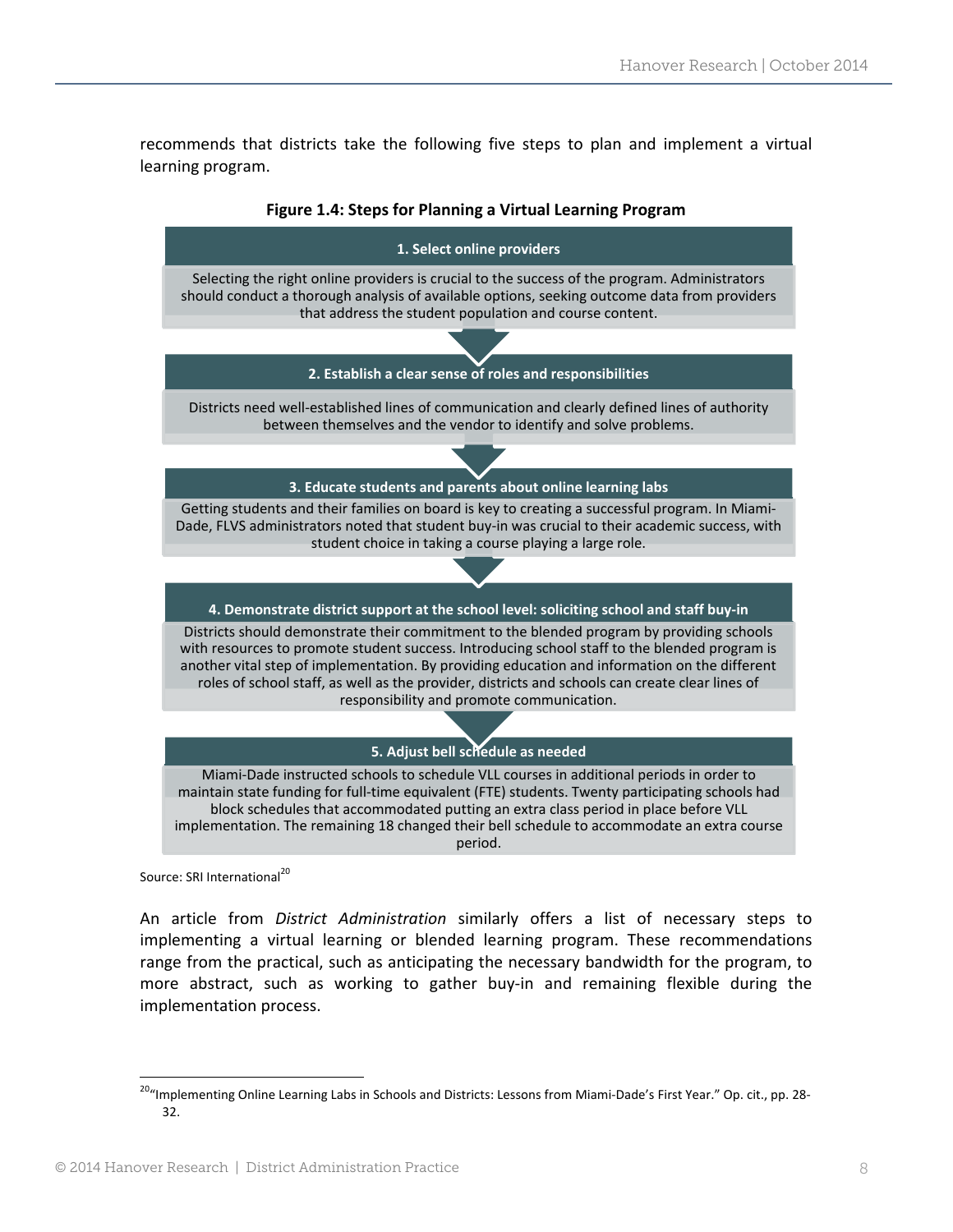- **Consider bandwidth**: Prior to purchasing a blended learning platform, districts must ensure that bandwidth in a school building's infrastructure is strong enough to handle multiple users.
- **Use multiple platforms**: The concept of the "one-stop-shop" as it applies to blended learning is murky because no one program can truly supplant face‐to‐face instruction and guidance. Different approaches and platforms may work better in some districts than in others.
- **Start small**: Start with <sup>a</sup> small roll‐out so that it eases teachers into this new way of delivering instruction and engaging with students.
- Leverage the data: Select teachers who are drawn to data-driven instruction to pilot a blended learning program. This will create a group of in‐house specialists who can train other teaches.
- **Stay flexible**: Keep the blended learning program flexible so it can be used in different implementations based on how many modalities the district or school is using for learning.
- **Use collaboration**: Let IT/network experts and curriculum experts collaborate. IT departments are becoming a more strategic voice in school systems that are at the leading edge of technology integration.
- Get buy-in: Ease into blended learning, piloting platforms with willing teachers in small doses. The most successful implementations are the ones that aren't forced.<sup>21</sup>

#### *SELECTING A PROVIDER*

Selecting a provider can be one of the most challenging aspects of launching a virtual learning program, as the industry is rapidly changing. Providers vary in the products and services they offer and have distinct advantages. Large providers such as K12 Inc. and Connections provide both entire virtual schools and individual courses. Apex, Edmentum, Pearson, and eDynamic Learning offer individual courses and other supplementary services. Providers also vary in the degree of flexibility they offer educators in the choice of technology platforms, ability to edit content, and capacity to integrate with data systems.<sup>22</sup> To understand provider options, Watson et al. recommend that administrators consider the following key points and questions:

<sup>21</sup> Bulleted points taken verbatim from: Fagnani, S. "Rolling out blended learning." *District Administration*. August 2014. http://www.districtadministration.com/article/rolling-out-blended-learning <sup>22</sup>Watson, J. et al., Op. cit., p. 46.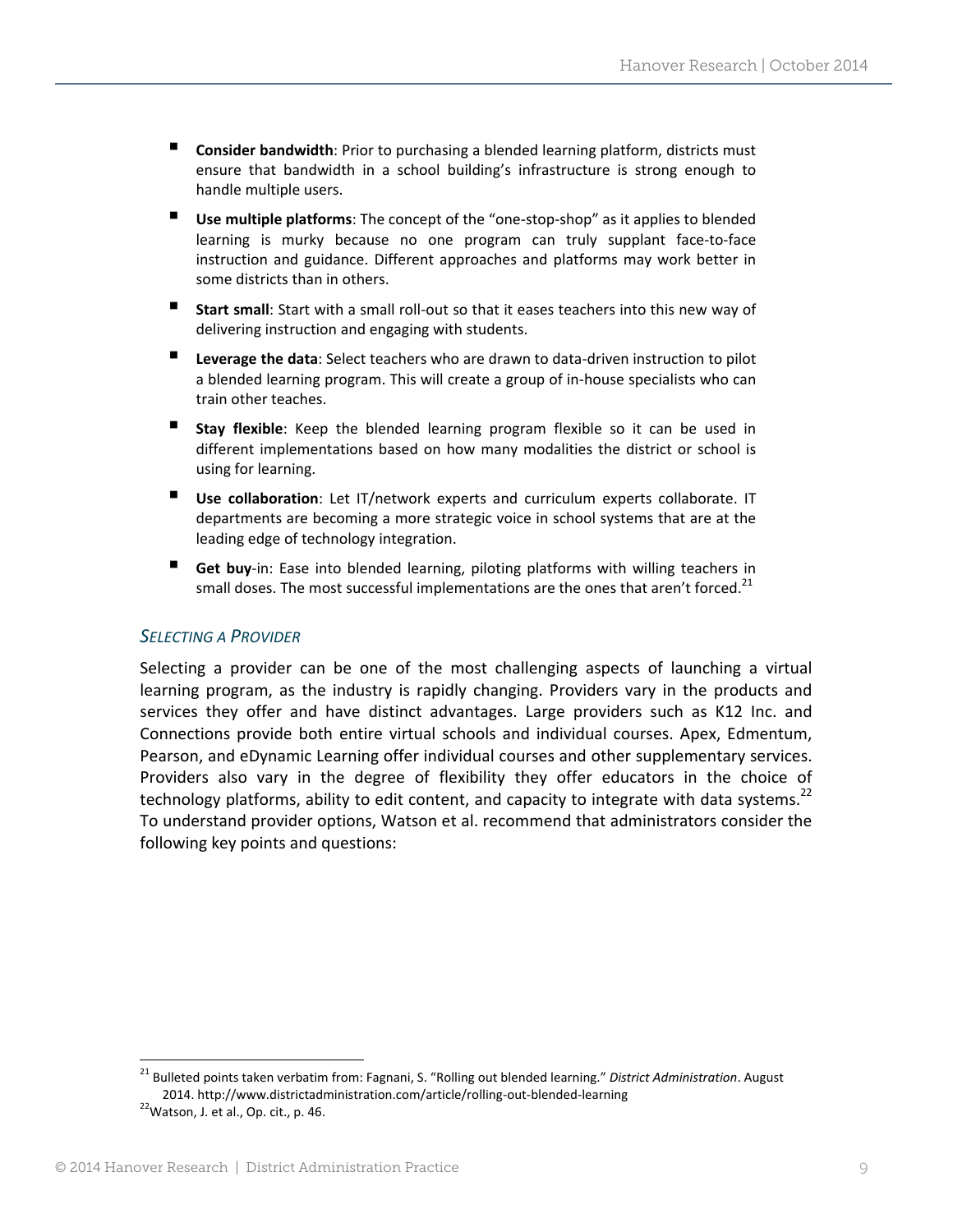|    | <b>ISSUES</b>                                                                                                                                                                                                                                                                                                                                                                                                                                                                                                                                                                         |                     | <b>QUESTIONS TO ASK</b>                                                                                                                                                                                   |
|----|---------------------------------------------------------------------------------------------------------------------------------------------------------------------------------------------------------------------------------------------------------------------------------------------------------------------------------------------------------------------------------------------------------------------------------------------------------------------------------------------------------------------------------------------------------------------------------------|---------------------|-----------------------------------------------------------------------------------------------------------------------------------------------------------------------------------------------------------|
| 1. | Understand the differences between providers who focus<br>on blended or online learning, and those that are more<br>classroom-based<br>closely<br>aligned<br>educational<br>to<br>technology.                                                                                                                                                                                                                                                                                                                                                                                         | ٠<br>٠              | How does your product/service address a<br>situation where at least some instruction is<br>done at a distance?<br>How does your product/service allow for<br>individualized instruction for all students? |
| 2. | Start by determining your online or blended learning<br>program plan (as described in the following pages), and<br>then issue an RFP based on key parameters of the<br>program.                                                                                                                                                                                                                                                                                                                                                                                                       | ٠<br>٠              | Can our teachers modify your content to meet<br>our instructional approaches?<br>Can you supply teachers for courses where we<br>don't have highly qualified teachers available?                          |
| 3. | Determine if you will use your own technology platform<br>that allows for content creation and editing, or if you are<br>seeking content tied to a technology platform.                                                                                                                                                                                                                                                                                                                                                                                                               | $\blacksquare$<br>٠ | Is your online content editable?<br>Can your content be put into a variety of<br>technology platforms?                                                                                                    |
| 4. | Require an online demonstration from a subset of<br>providers. Good providers don't want to just tell you what<br>they can do, they want to show you as well. Require a<br>demonstration. Require that it be online (not just in<br>slides). Allocate at least 90 minutes for each provider's<br>demonstration, and drive the presentation to cover what<br>you want to see, which may or may not be what the<br>provider wants to show. Include a variety of staff that will<br>be involved in decision-making and/or daily operation of<br>the online and blended learning program. |                     |                                                                                                                                                                                                           |
| 5. | Have your review team spend time in the courses and<br>compare notes about what you like and what doesn't<br>work as well, keeping in mind the attributes of the<br>students most likely to be taking the courses.                                                                                                                                                                                                                                                                                                                                                                    |                     | Can we access your courses as a teacher, and<br>as a student?                                                                                                                                             |

#### **Figure 1.5: Key Issues and Questions for Selecting Providers**

Source: Evergreen Education Group<sup>23</sup>

Administrators should also consider costs when selecting a provider and launching a virtual learning program. Course providers and online instruction present significant costs in addition to hardware, software, and technology infrastructure. Program facilitator staffing and time spent by district leaders, counselors, and IT staff may also present considerable  $costs.<sup>24</sup>$ 

#### *IMPLEMENTATION TIMELINE*

According to the 2013 *Keeping Pace with K‐12 Online Learning* report by Evergreen Education Group, implementing a comprehensive district blended and online learning program can take up to three years in a district that has limited experience with virtual classrooms. **In order to launch a fully online program or supplemental online classes, the district should complete a full year of strategic planning, followed by two years of activities that focus on content, teaching, technology, and operations**. <sup>25</sup> The ultimate goal

<sup>&</sup>lt;sup>23</sup>Ibid., pp. 46-47.<br><sup>24</sup>"Implementing Online Learning Labs in Schools and Districts: Lessons from Miami-Dade's First Year." Op. cit., p. 3.<br><sup>25</sup>Watson, J. et al., Op. cit., p. 62.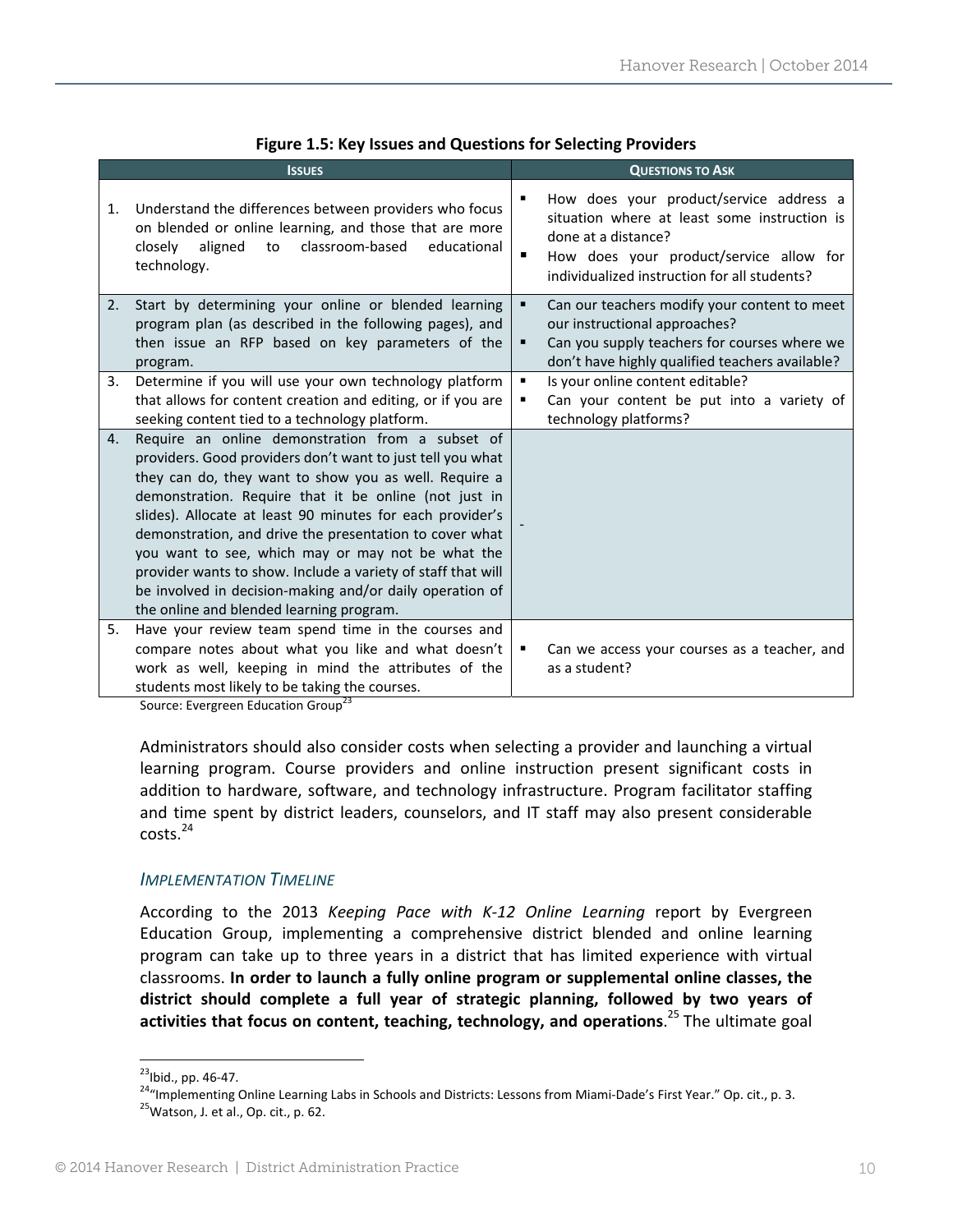of the planning process should be a fully online school with supplemental options for all students at each grade level and blended course options in core course subjects.<sup>26</sup> The following figure presents Evergreen Education Group's proposed three‐year timeline for launching a blended learning program.

  $^{26}$ Ibid., p. 65.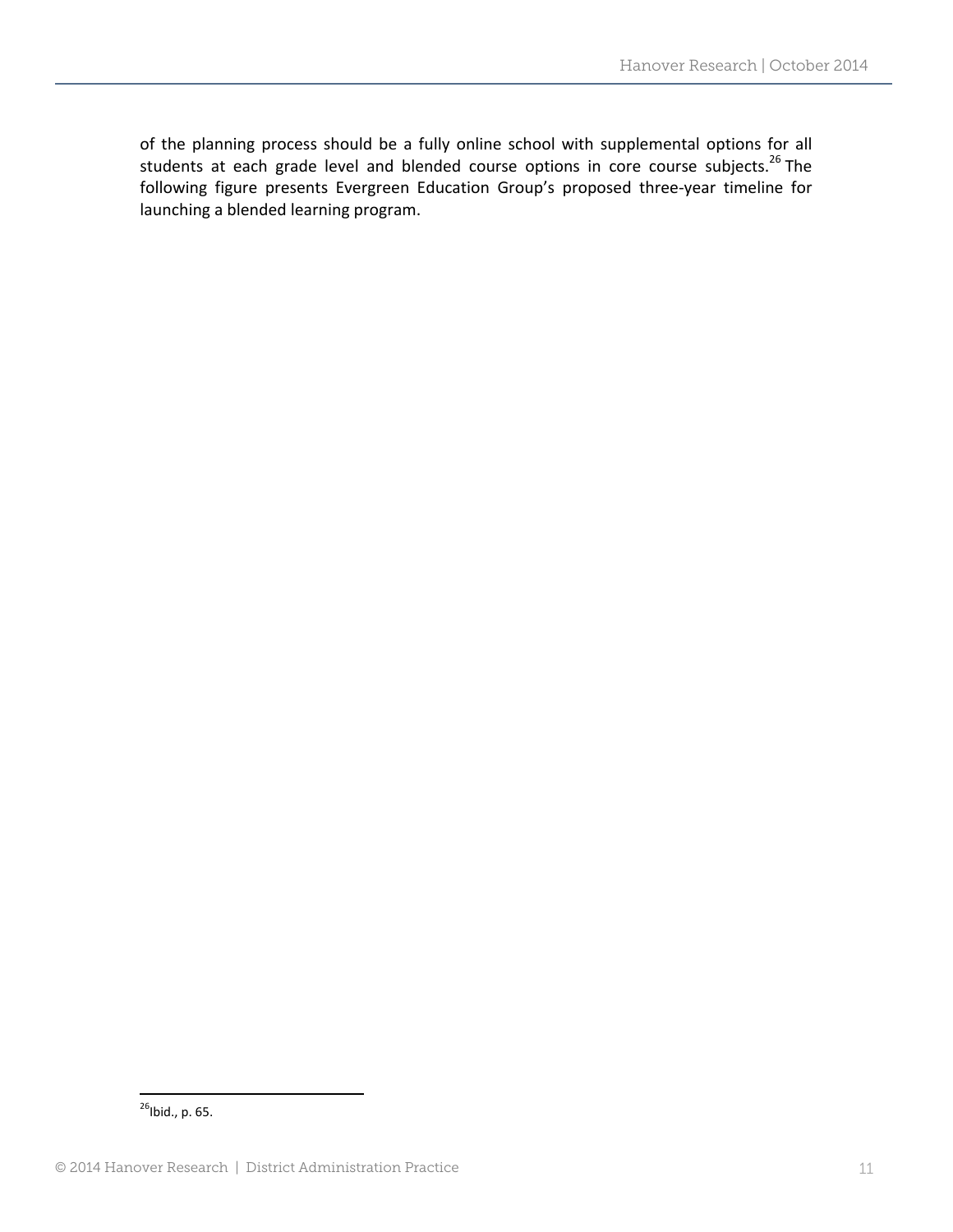| <b>FALL</b>                                                                                                                                                                                                                                                                                                                                                                                                                                                                                                                                                                                                                                                                                                             | <b>SPRING</b>                                                                                                                                                                                                                                                                                                                                                                                                                                                                                                                                                                                                                                                                                                                                                                                                                 | <b>SUMMER</b>                                                                                                                                                                                                                                                                                                                                                                                                                                                                                                    |
|-------------------------------------------------------------------------------------------------------------------------------------------------------------------------------------------------------------------------------------------------------------------------------------------------------------------------------------------------------------------------------------------------------------------------------------------------------------------------------------------------------------------------------------------------------------------------------------------------------------------------------------------------------------------------------------------------------------------------|-------------------------------------------------------------------------------------------------------------------------------------------------------------------------------------------------------------------------------------------------------------------------------------------------------------------------------------------------------------------------------------------------------------------------------------------------------------------------------------------------------------------------------------------------------------------------------------------------------------------------------------------------------------------------------------------------------------------------------------------------------------------------------------------------------------------------------|------------------------------------------------------------------------------------------------------------------------------------------------------------------------------------------------------------------------------------------------------------------------------------------------------------------------------------------------------------------------------------------------------------------------------------------------------------------------------------------------------------------|
|                                                                                                                                                                                                                                                                                                                                                                                                                                                                                                                                                                                                                                                                                                                         | Year 1                                                                                                                                                                                                                                                                                                                                                                                                                                                                                                                                                                                                                                                                                                                                                                                                                        |                                                                                                                                                                                                                                                                                                                                                                                                                                                                                                                  |
|                                                                                                                                                                                                                                                                                                                                                                                                                                                                                                                                                                                                                                                                                                                         | Identify courses, content, and platforms shared                                                                                                                                                                                                                                                                                                                                                                                                                                                                                                                                                                                                                                                                                                                                                                               |                                                                                                                                                                                                                                                                                                                                                                                                                                                                                                                  |
| Planning                                                                                                                                                                                                                                                                                                                                                                                                                                                                                                                                                                                                                                                                                                                | between full and supplemental programs                                                                                                                                                                                                                                                                                                                                                                                                                                                                                                                                                                                                                                                                                                                                                                                        |                                                                                                                                                                                                                                                                                                                                                                                                                                                                                                                  |
| Needs analysis<br>$\blacksquare$                                                                                                                                                                                                                                                                                                                                                                                                                                                                                                                                                                                                                                                                                        | Blended: Identify math content and platform<br>$\Omega$                                                                                                                                                                                                                                                                                                                                                                                                                                                                                                                                                                                                                                                                                                                                                                       |                                                                                                                                                                                                                                                                                                                                                                                                                                                                                                                  |
| Readiness assessment                                                                                                                                                                                                                                                                                                                                                                                                                                                                                                                                                                                                                                                                                                    | unique to blended                                                                                                                                                                                                                                                                                                                                                                                                                                                                                                                                                                                                                                                                                                                                                                                                             |                                                                                                                                                                                                                                                                                                                                                                                                                                                                                                                  |
| Current status<br>٠                                                                                                                                                                                                                                                                                                                                                                                                                                                                                                                                                                                                                                                                                                     | Supplemental and full: Identify course gaps<br>$\circ$                                                                                                                                                                                                                                                                                                                                                                                                                                                                                                                                                                                                                                                                                                                                                                        | Configure and prepare courses/content                                                                                                                                                                                                                                                                                                                                                                                                                                                                            |
| Strategic planning: key stakeholders,<br>administrators, teachers, parents, students,<br>superintendent, school board, community<br>Program definition<br>$\blacksquare$<br><b>Instructional Strategies</b><br>$\blacksquare$<br>Identify project leader<br>School board buy-in<br>٠<br><b>Budget</b><br>Assess existing facilities and technology<br>п<br>Identify existing programs, courses, providers,<br>teachers, student enrollments<br>$\blacksquare$<br>Identify course gaps<br>Assess quality and outcomes<br>п<br>Assess teacher preparation<br>$\blacksquare$<br>Existing policies and funding<br>Initial stakeholder outreach<br>$\blacksquare$<br>Project leader, instructional team, administrative<br>п | Identify teachers<br>$\blacksquare$<br><b>Blended:</b> Existing teachers; no change to<br>$\Omega$<br>schedule or contract<br>Supplemental: Existing teachers who will teach<br>$\circ$<br>some online and some full<br>Full: Teachers are likely to be new and fully<br>$\circ$<br>online<br>Select and begin PD for teachers unique to blended<br>$\blacksquare$<br>or online<br>Blended: PD is math-specific as well as covering<br>blended pedagogy<br>Prepare for school and home access for students<br>٠<br>Develop device specs<br>$\blacksquare$<br>Develop communications plan and website<br>$\blacksquare$<br>Begin outreach to students and parents<br>$\blacksquare$<br><b>Blended:</b> Explain to families<br>$\circ$<br><b>Full:</b> Outreach to non-district families<br>$\Omega$<br>Counselor training<br>п | Continue teacher PD with focus on<br>$\blacksquare$<br>special education accommodations<br>Plan for providing off-school Internet<br>access for all students<br>Supplemental: Train school-level<br>$\Omega$<br>facilitators<br>Communicate device specs<br>Plan for tech support<br>٠<br>Continue outreach to students and<br>parents<br>Full: Summer push to non-district<br>families<br>Configure flexible learning spaces<br>Create PD for building leaders and<br>$\blacksquare$<br>district administrators |
| leaders to INACOL conference                                                                                                                                                                                                                                                                                                                                                                                                                                                                                                                                                                                                                                                                                            | Create pilot year budget<br>٠<br>Update school board<br>$\blacksquare$                                                                                                                                                                                                                                                                                                                                                                                                                                                                                                                                                                                                                                                                                                                                                        |                                                                                                                                                                                                                                                                                                                                                                                                                                                                                                                  |

#### **Figure 1.6: Timeline for Implementation of Comprehensive Blended Learning Program**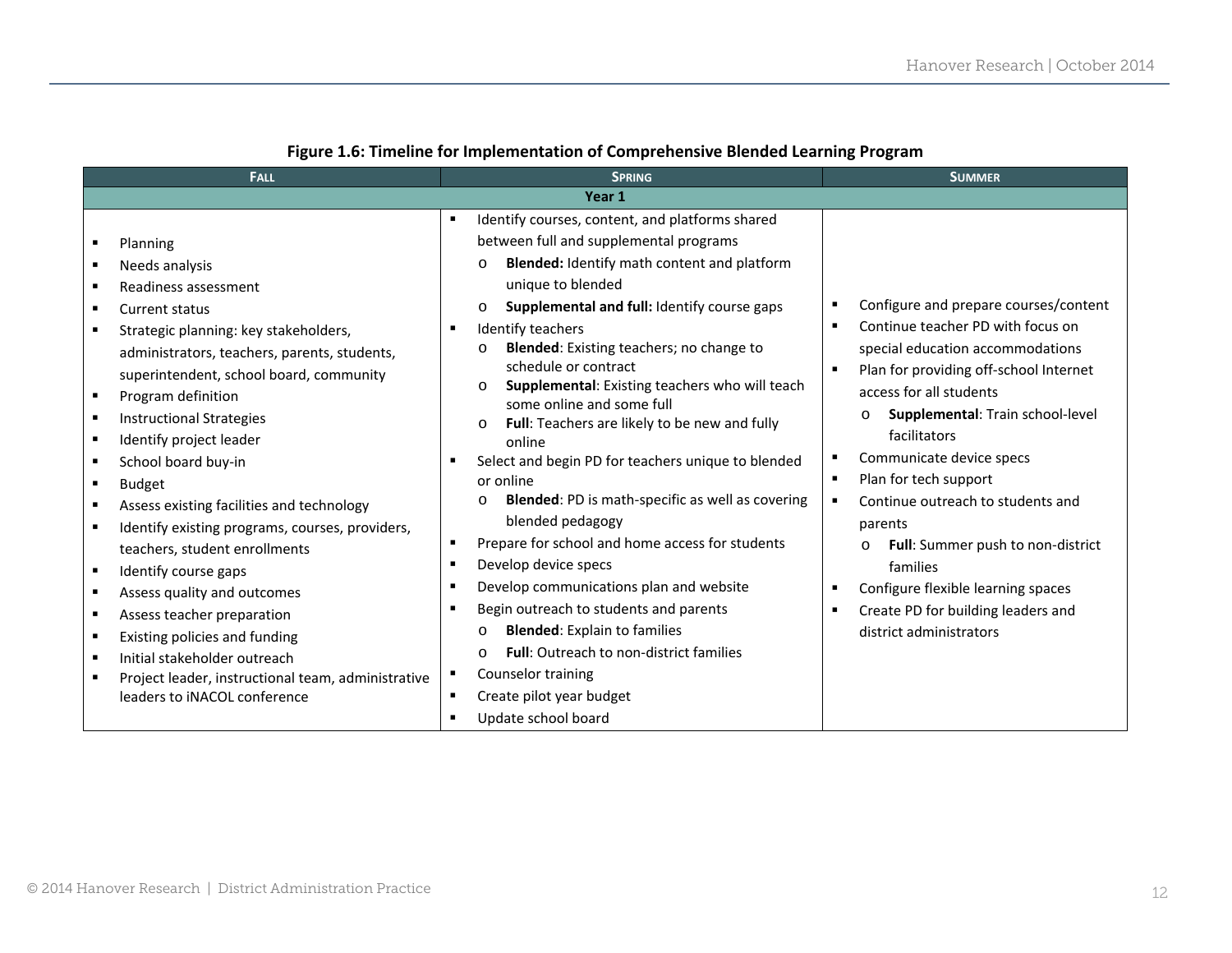| <b>FALL</b>                                                                                                                                                                                                                                                                                                                                                                                                                                                                                                                                                                                                                                    |                                                             | <b>SPRING</b>                                                                                                                                                                                                                                                                                                                                                                                                                                                                                                                                | <b>SUMMER</b>                                                                                                                                                                                                                                                                                                                                         |
|------------------------------------------------------------------------------------------------------------------------------------------------------------------------------------------------------------------------------------------------------------------------------------------------------------------------------------------------------------------------------------------------------------------------------------------------------------------------------------------------------------------------------------------------------------------------------------------------------------------------------------------------|-------------------------------------------------------------|----------------------------------------------------------------------------------------------------------------------------------------------------------------------------------------------------------------------------------------------------------------------------------------------------------------------------------------------------------------------------------------------------------------------------------------------------------------------------------------------------------------------------------------------|-------------------------------------------------------------------------------------------------------------------------------------------------------------------------------------------------------------------------------------------------------------------------------------------------------------------------------------------------------|
|                                                                                                                                                                                                                                                                                                                                                                                                                                                                                                                                                                                                                                                |                                                             | Year <sub>2</sub>                                                                                                                                                                                                                                                                                                                                                                                                                                                                                                                            |                                                                                                                                                                                                                                                                                                                                                       |
| Launch unified supplemental program<br>Launch fully online high school<br>Launch blended learning pilot in math across<br>schools<br>Identify additional courses for each program<br>$\blacksquare$<br>Identify additional teachers<br>$\blacksquare$<br>Create teacher PLC and mentoring<br>$\blacksquare$<br>Establish quality teaching standards in each<br>$\blacksquare$<br>instructional modality<br>Plan for enterprise integration of platform and<br>existing SIS<br><b>Blended: Test bandwidth and network</b><br>$\Omega$<br>configuration<br>$\circ$<br>configuration again<br>Provide tech support<br>Plan for program evaluation | п<br>п<br>Supplemental: Test bandwidth and network          | Assess courses/providers<br>$\blacksquare$<br>Continue PD for both new and experienced teachers<br>$\blacksquare$<br><b>Blended: PD is ELA-specific as well as covering</b><br>$\Omega$<br>blended learning pedagogy<br>Identify new local facilitators<br>п<br>Continue outreach using successful student stories<br>$\blacksquare$<br>Expand counselor training<br>$\blacksquare$<br><b>Expand learning spaces</b><br>Refine budget to plan for scaling<br>Revisit and update strategic plan<br>$\blacksquare$<br>Update school board<br>٠ | Identify courses/content to develop in-<br>house<br>$\blacksquare$<br>Identify data integration and reporting<br>strategy<br>Continue PD for both new and<br>п<br>experienced teachers<br>Train/mentor local facilitators<br>л<br>Issue first year evaluation report<br>л<br>Expand PD for building leaders and<br>п<br>administrators and create PLC |
|                                                                                                                                                                                                                                                                                                                                                                                                                                                                                                                                                                                                                                                |                                                             | Year <sub>3</sub>                                                                                                                                                                                                                                                                                                                                                                                                                                                                                                                            |                                                                                                                                                                                                                                                                                                                                                       |
| Grow unified supplemental program<br>Launch fully online middle school and<br>elementary schools<br>Extend blended learning to ELA courses across<br>schools<br>Add courses to provide full course catalog<br>$\circ$<br>additional disciplines<br>Identify teachers to develop courses<br>Extend teacher PLC and mentoring to new<br>teachers and new disciplines<br>Blended PD is specific to new disciplines as well<br>$\blacksquare$<br>as covering blended learning pedagogy<br>Plan for increasing numbers of users accessing<br>system                                                                                                 | Blended: Identify content and platform in<br>$\blacksquare$ | Assess courses/providers<br>$\blacksquare$<br>Provide course development PD<br>٠<br>Integrate into district budget<br>$\blacksquare$<br>Integrate with district strategic plan<br>Update school board<br>п                                                                                                                                                                                                                                                                                                                                   | Remove ineffective courses<br>Develop courses/content<br>л<br>First online teacher conference<br>п<br>Issue second year evaluation report<br>л<br>Configure next generation learning<br>spaces                                                                                                                                                        |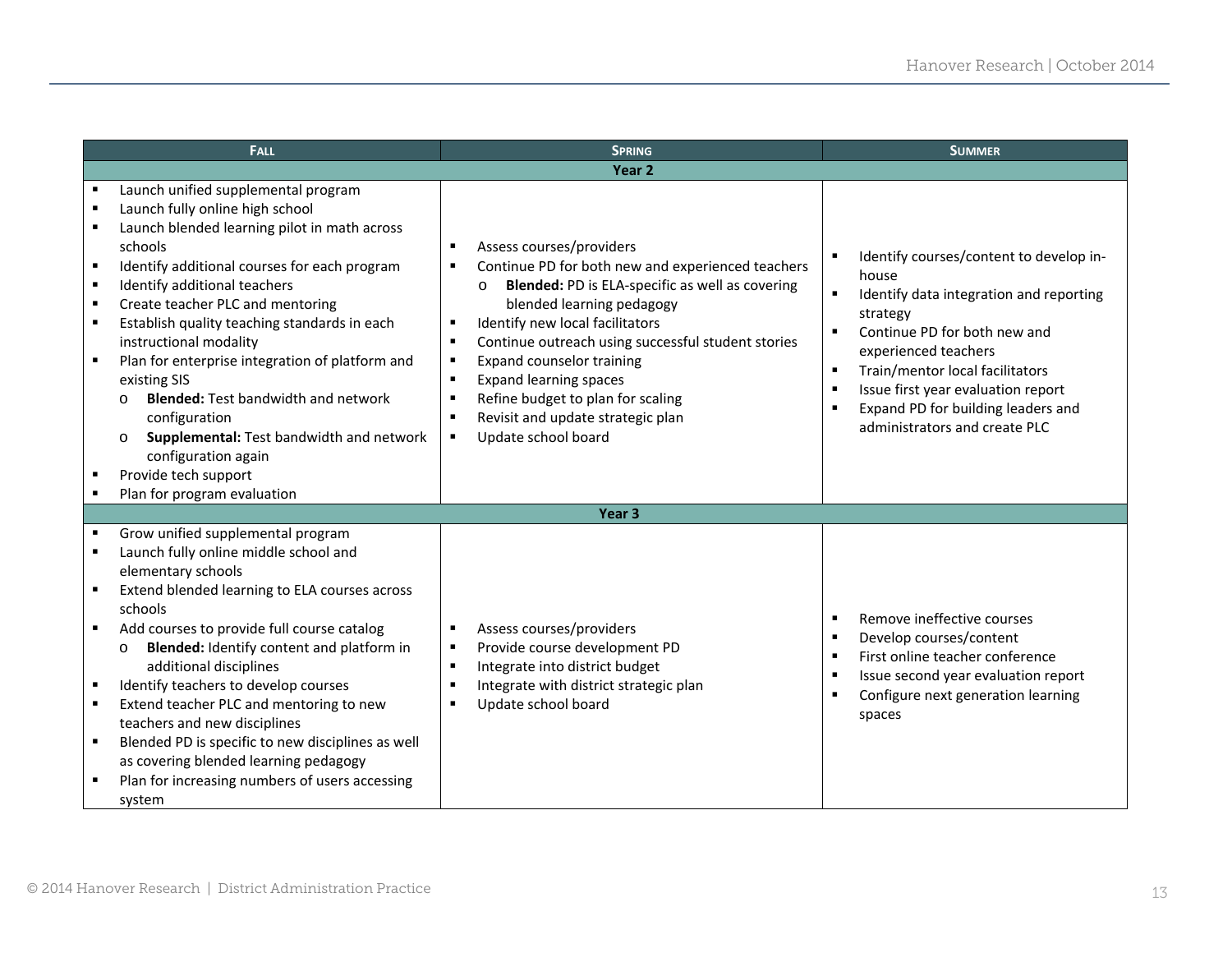| <b>FALL</b>                                            | <b>SPRING</b> | <b>SUMMER</b> |
|--------------------------------------------------------|---------------|---------------|
| <b>Blended: Test bandwidth and network</b><br>$\Omega$ |               |               |
| configuration                                          |               |               |
| Supplemental: Test bandwidth and network<br>$\circ$    |               |               |
| configuration again                                    |               |               |
| Scale for growth of tech support                       |               |               |
| Continue all elements of program evaluation            |               |               |
| Open courses to out-of-district students               |               |               |
| Continue outreach using successful student             |               |               |
| stories                                                |               |               |
| Design next generation learning spaces                 |               |               |

Source: Evergreen Education Group<sup>27</sup>

27Ibid., pp. <sup>62</sup>‐65.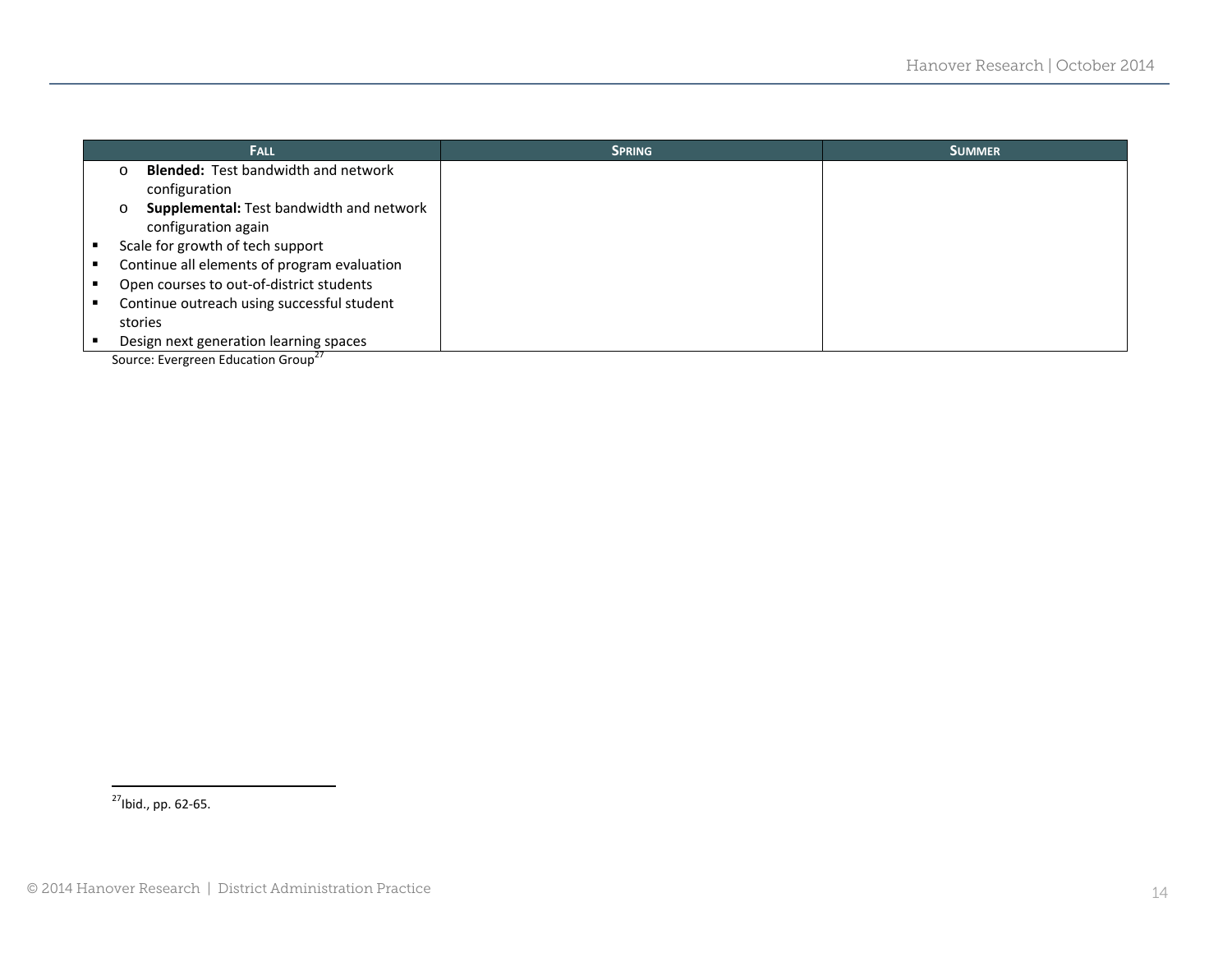#### **STUDENT SUPPORT**

Research suggests that certain instructional practices and student support strategies contribute to greater student success within a virtual learning model. For instance, an article in *Educational Leadership* promotes creating a student‐centered learning environment in a blended learning classroom and encouraging students to use technology to solve problems, communicate, and collaborate with one another.<sup>28</sup> Research from the virtual learning lab program in Miami‐Dade shows the value in blended classrooms that allow students to interact with peers.<sup>29</sup> Furthermore, a meta-analysis of literature on online and blended learning by the U.S. Department of Education demonstrates the positive impact of tools that promote student reflection and self-monitoring of online learning outcomes. The review suggests that tools that prompt self‐assessment had an even greater impact on student outcomes than tools that promote group learning and collaboration.<sup>30</sup>

Furthermore, adequate student training and technical support can improve student success rates in virtual learning environments. All virtual students should complete a mandatory orientation program to learn the program's expectations, familiarize themselves with the learning interface, and adapt to the online tools. Teachers and facilitators should provide ongoing support and encourage students to pace themselves appropriately and communicate effectively with online instructors. Finally, the district should provide adequate technical support and IT services to solve students' technical, maintenance, and repair issues. $31$ 

#### **PROGRAM QUALITY**

As virtual learning is a nascent industry, models vary widely in quality and effectiveness.<sup>32</sup> In an effort to differentiate high-quality, effective virtual programs from low-quality options, iNACOL proposes outcomes‐based quality assurance metrics to monitor program performance.<sup>33</sup> Quality assurance outcomes differ for fully online schools and individual online courses. For virtual schools, quality assurance should include the collection of data related to student proficiency, individual student growth, graduation rates, college and career readiness, closing the achievement gap, and fidelity to student academic goals.<sup>34</sup> Quality assurance for individual courses should include collection of data related to proficiency and student growth along a trajectory.<sup>35</sup> End of course exams alone cannot be an appropriate measure of student outcomes because they measure proficiency, but do not measure student growth. As a result, iNACOL recommends that providers administer pre‐

<sup>28</sup>Tucker, C.R. "The Basics of Blended Instruction." *Educational Leadership*, 70:6, March 2013. http://www.ascd.org/publications/educational‐leadership/mar13/vol70/num06/The‐Basics‐of‐Blended‐

Instruction.aspx<br>
<sup>29</sup>"Implementing Online Learning Labs in Schools and Districts: Lessons from Miami-Dade's First Year." Op. cit., p. 12<br>
<sup>30</sup>Means, B. et al., Op. cit., p. 48.<br>
<sup>31</sup>"Implementing Online Learning Labs in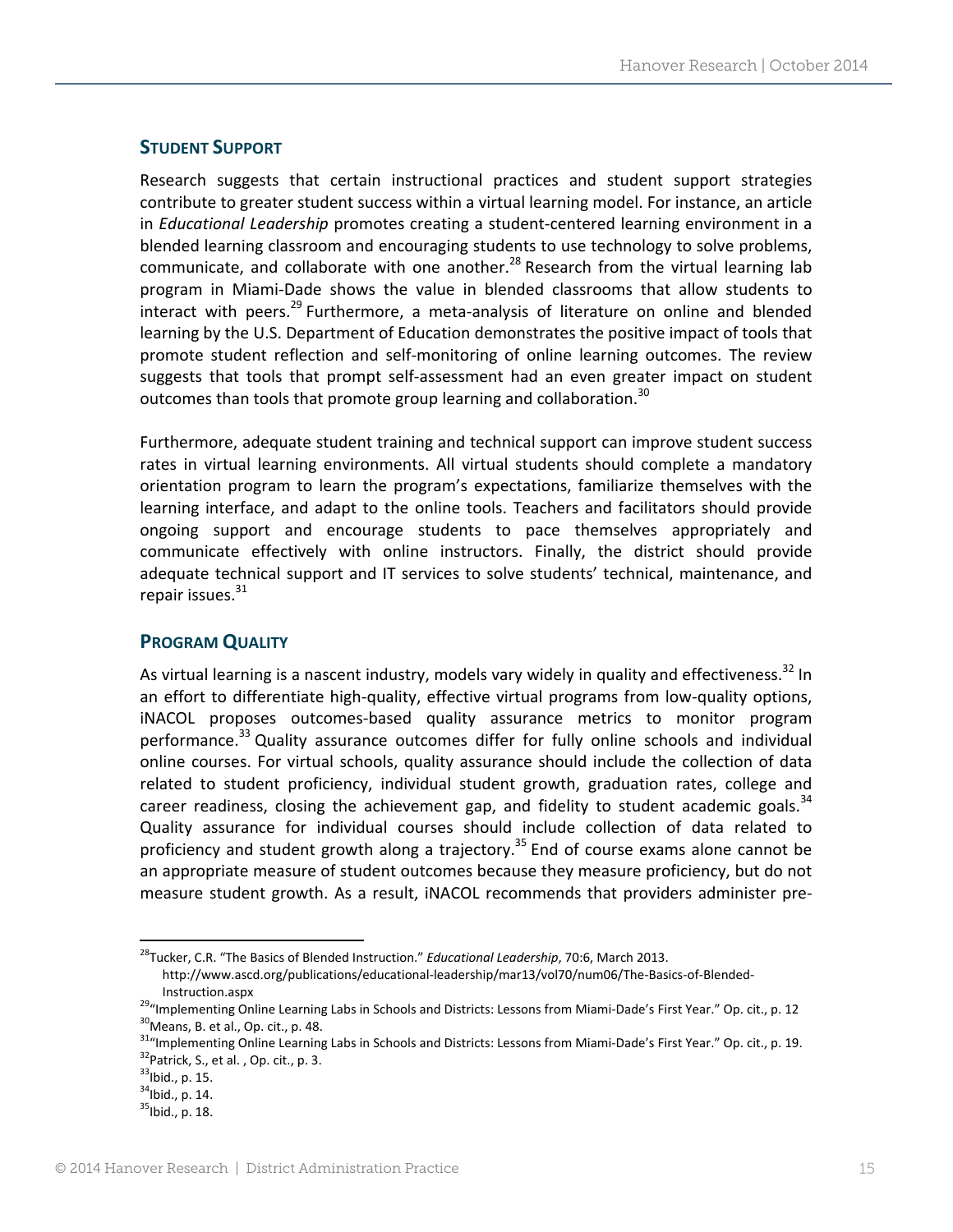and post-course exams to measure student learning throughout a single course.<sup>36</sup> For fully online schools, iNACOL makes the following recommendations for developing outcomes‐ based performance measures:

#### **Figure 1.7: Outcomes‐based Performance Measures for Online Learning**

| Multiple measures of student outcomes should be in place                                                                                                                         |
|----------------------------------------------------------------------------------------------------------------------------------------------------------------------------------|
| . Measures of proficiency and student growth should be considered.                                                                                                               |
| Individual student performance should be measured and reported<br>transparently based on standards.                                                                              |
| • Rather than a cohort apporach, individual student progress should be measured.                                                                                                 |
| Growth models should be based on the growth of individual students over<br>time, not on cohorts.                                                                                 |
| . Growth calculations should answer the question "what is the student's gain in learning over a<br>period of time?"                                                              |
| Untested subjects and grade levels must be assessed with validating<br>assessments that can measure both proficiency and growth.                                                 |
| •Gaps in assessments over time should be reduced so a full picture of student learning emerges.                                                                                  |
| Online school data should be disaggregated separately from other schools<br>or districts to assure accurate data.                                                                |
| . Online schools should have a separate school code so their data can be analyzed.                                                                                               |
| Online schools must be provided student performance data and prior<br>student records on academic history from the school the student<br>previously attended in a timely manner. |
| • Prior academic performance is a key benchmarking indicator, but it may be challenging for online<br>schools to receive that information.                                       |
| Data systems must be upgraded and better aligned to meet the challenge<br>of collecting, reporting, and passing data between schools and the state.                              |
| •Student information systems must be upgraded to report on student-level, standards-based<br>proficiency levels.                                                                 |
| Student fidelity toward academic goals and reasons for mobility must be<br>addressed in data systems and accountability ratings.                                                 |
| •Student mobility data should be supplemented with information about students' proficiency levels,<br>academic progress, and fidelity to overall goals.                          |

  $\frac{36}{37}$ Ibid., p. 20.<br> $\frac{37}{37}$ Ibid., pp. 15-17.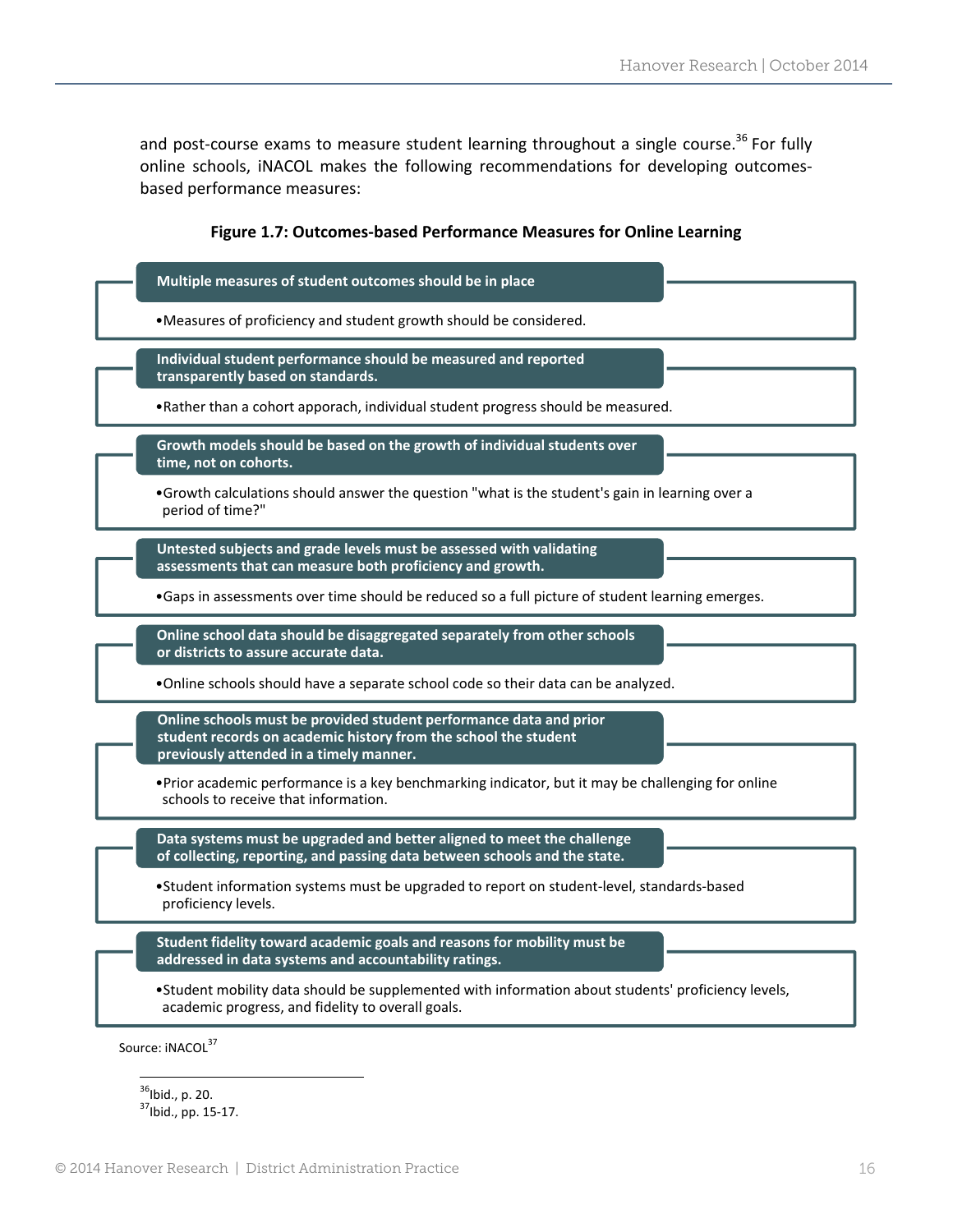# SECTION II: CASE PROFILES

In this section, Hanover Research profiles school districts across the country with exemplary virtual learning programs. The districts included in our review have been awarded for their successful program implementation.

#### **MIAMI‐DADE COUNTY PUBLIC SCHOOLS**

Miami‐Dade County Public Schools is a large school district serving nearly 350,000 students in Miami-Dade County, Florida.<sup>38</sup> In an effort to address teacher shortage issues and reduce class sizes in core subjects, the district opened several online learning lab sites at schools throughout the district.<sup>39</sup> A total of 38 of the district's public high schools and 5,500 students participated in the program during its pilot year from 2010-2011.<sup>40</sup> In addition, the district offers a fully online educational program through Miami‐Dade Online Academy. The school offers students in kindergarten through grade 12 a full-time virtual educational program. 41

#### *PROGRAM STRUCTURE*

Miami‐Dade partners with Florida Virtual School (FLVS), a fully online state‐wide public high school, to provide its courses. Students participate at an online learning site and log in to courses taught by FLVS instructors. Lab facilitators support students at each site and troubleshoot technical difficulties. <sup>42</sup> Students are able to call, email, or text online instructors if they need help. They may complete core coursework or Advanced Placement courses in virtual labs.<sup>43</sup> At the district's full-time online academy, students in kindergarten through grade 12 may complete basic course requirements as well as Honors and Advanced Placement high school coursework. All students are eligible to enroll in the program, including students enrolled in drop-out prevention, academic intervention, and Department of Juvenile Justice programs.<sup>44</sup>

#### *OUTCOMES*

The implementation of the virtual learning lab program in Miami‐Dade was met with mixed responses from district stakeholders. Some teachers expressed concern with the quality of online instruction, and students noted that completing online courses demands self‐

<sup>38&</sup>quot;Student Enrollment." Miami-Dade County Public Schools, 2014.

http://www.dadeschools.net/StudentEnroll/Calendars/enroll\_stats\_aor.asp 39Herrera, L. "In Florida, Virtual Classrooms With No Teachers." *The New York Times,* January 17, 2011.

http://www.nytimes.com/2011/01/18/education/18classrooms.html?pagewanted=all&\_r=0<br>
<sup>40</sup>"Implementing Online Learning Labs in Schools and Districts: Lessons from Miami-Dade's First Year." Op. cit., p. v.<br>
<sup>41</sup>"Miami-Dade On

http://ferguson.dadeschools.net/Students/Virtual\_Learning\_Program.pdf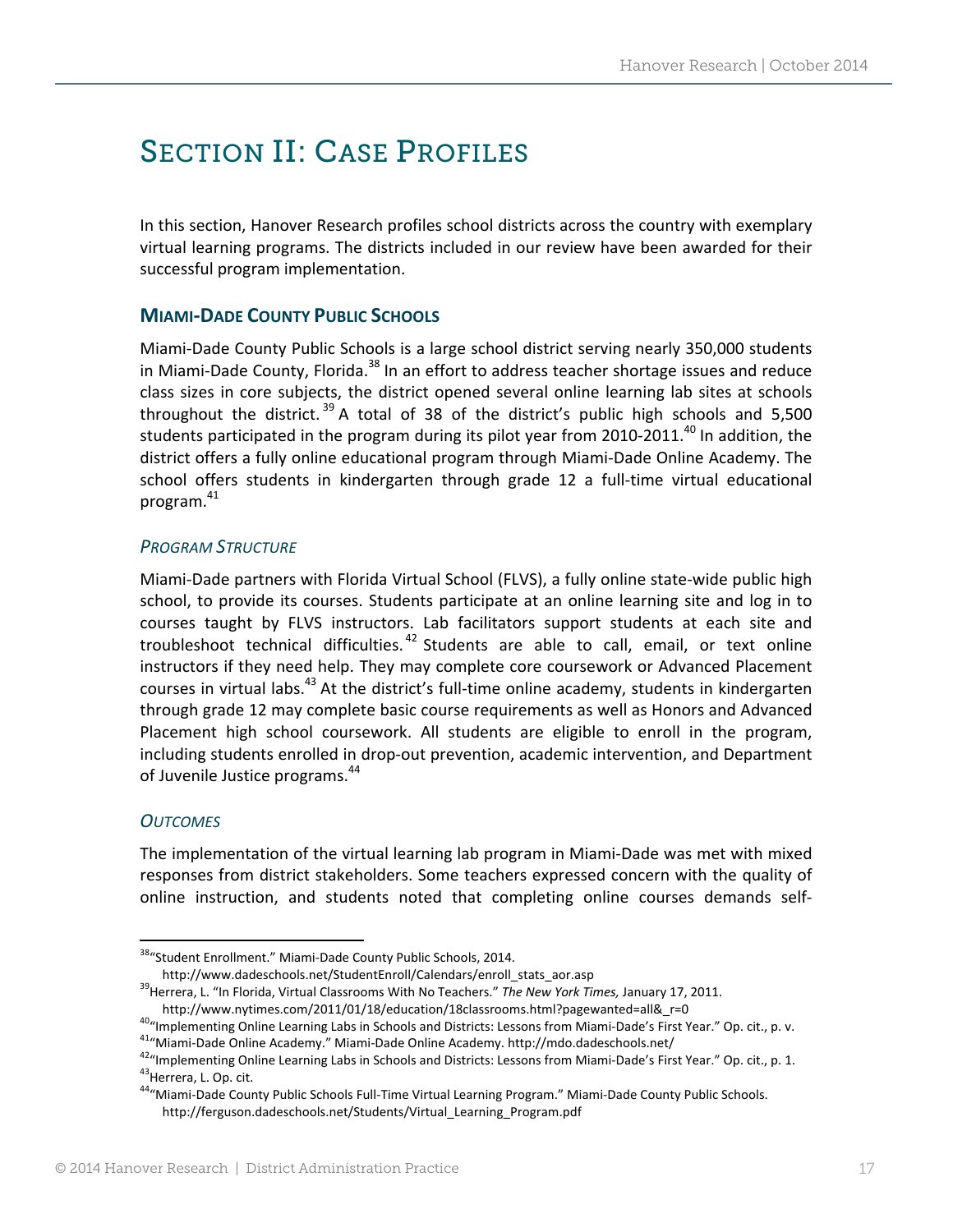motivation.<sup>45</sup> Furthermore, online courses place a burden on students that do not have access to a computer or Internet at home. Overall, the implementation of online labs effectively reduced class sizes, but should be carefully considered before it is mandated for all students in a district.<sup>46</sup> According to a review of the Miami-Dade program by SRI International, to successfully implement an online learning lab program, districts should provide orientation programs, ongoing support through lab facilitators, opportunities for interaction, access to Internet-enabled computers outside of the scheduled lab time, and sufficient technical support to allow all students to complete assignments on time.<sup>47</sup>

#### **PALISADES SCHOOL DISTRICT**

Palisades School District serves 1,800 students in the eastern Pennsylvania region.<sup>48</sup> The district launched a Palisades Cyber Academy for students entering grades 11 and 12 in the 2011‐2012 school year. The Cyber Academy aimed to provide flexible scheduling options to students and expand access to the district's resources, programs, and services.<sup>49</sup> A focus on fiscal responsibility and global connections, demand for e‐learning options, and desire to impact student achievement influenced the district's decision to launch the program.<sup>50</sup>

#### *PROGRAM STRUCTURE*

The online and hybrid Palisades Cyber Academy offers full‐time and part‐time hybrid learning opportunities, allowing students to supplement a traditional high school schedule or complete coursework fully online.<sup>51</sup> The district partners with Blended Schools and uses the Blackboard platform to provide its virtual curriculum. In its first year, the Cyber Academy served 25 full-time students and 100 traditional students who enrolled in an online course. Rich Kiker, Director of Online Learning, estimates the program's total start‐up costs to be \$35,000.<sup>52</sup> The curriculum includes over 100 course options for high school, middle school, and elementary school students, as well as credit recovery options through the Palisades High School Virtual Credit Recovery Center.<sup>53</sup>

Rather than relying on outsourced instruction, local high school teachers instruct core courses at the Cyber Academy, giving students the opportunity to interact with their

<sup>47</sup>"Study of Miami-Dade's Virtual Learning Lab Reveals Key Success Factors for 'Blended Learning' Programs." SRI International, December 15, 2011. http://www.sri.com/newsroom/press‐releases/study‐miami‐dade‐s‐virtual‐ learning-lab-reveals-key-success-factors-blended-<br><sup>48</sup>"Search for Public School Districts." National Center for Education Statistics.

<sup>&</sup>lt;sup>45</sup>Herrera, L. Op. cit.<br><sup>46</sup>Isensee, L. "Virtual Schools Expand Students' Network." WUSF, August 22, 2011.<br>http://www.wusf.usf.edu/news/2011/08/22/virtual schools expand students network

http://nces.ed.gov/ccd/districtsearch/district\_detail.asp?ID2=4218330&details=1<br>
<sup>49</sup>"Palisades Cyber Academy." Palisades School District.<br>
http://www.palisadessd.org/cms/lib03/PA01000106/centricity/domain/85/cyber\_flyer.p

 $50$ Marcinek, A. "How One District Implemented a Hybrid Learning Program." Edutopia, April 13, 2014.

http://www.edutopia.org/blog/online-hybrid-learning-andrew-marcinek<br>
<sup>51</sup>"Enrollment." Palisades Cyber Academy. https://sites.google.com/site/palisadescyberacademy/enrollment<br>
<sup>52</sup>Marcinek, A. Op. cit.<br>
<sup>52</sup>Marcinek, A. Op

offerings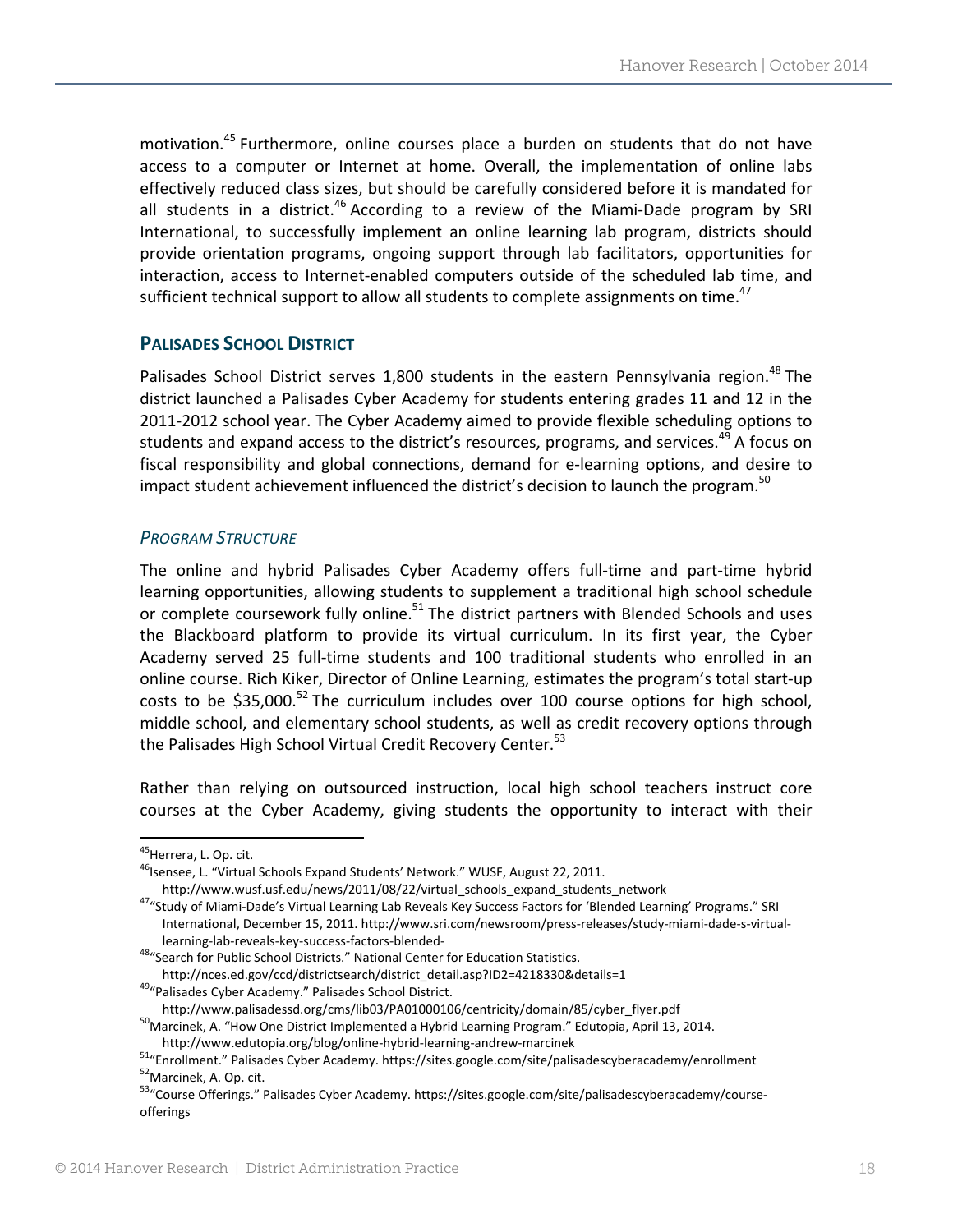teacher in person. Cyber Academy instructors teach traditional classes for two periods and interact with online students during the third period. During the summer before the program launched, Cyber Academy teachers attended six days of professional development training sessions. Professional development training taught teachers how to design a course, deliver courses through a learning management system, and provide quality content. The Academy's Director of Online Learning trained teachers and helped them feel comfortable with online teaching. $54$ 

#### *OUTCOMES*

Overall, the Cyber Academy has demonstrated positive outcomes. In addition to increasing college readiness, improving digital literacy, and improving the technical capacity of the community, the program has helped reduce district spending on virtual learning.<sup>55</sup> The district previously paid nearly \$700,000 to cyber charter schools, but has saved at least \$275,000 since launching the Cyber Academy. $56$ 

According to Kiker, the district was transparent with the community throughout the implementation process and easily solicited stakeholder buy‐in. Kiker recommends that districts interested in implementing a virtual program prepare a proposal for the school board that highlights how the program can save money, benefit the community, and positively impact student achievement. After receiving the School Board's support, districts should begin the action planning process and identify a proactive program leader who is both able to build relationships and apply his or her technical expertise.<sup>57</sup> As a result of the program's exemplary performance, the district was awarded the Blended Schools Network's 2013 Jubilee Award for excellence in blended and online learning.<sup>58</sup>

#### **DENVER PUBLIC SCHOOLS**

Denver Public Schools (DPS) is a large district serving nearly 88,000 students in the Denver, Colorado area.<sup>59</sup> In 2012, the district received a \$2.1 million grant from the Janus Foundation to implement blended learning programs in its schools. With the Janus Foundation funds, DPS has launched blended learning labs in 11 elementary, middle, and high schools.<sup>60</sup> Over 3,400 students in grades 7 through 12 participate in DPS' blended learning programs. The programs aim to provide students with educational opportunities tailored to their individual needs, increase the on‐time graduation rate, and reduce the dropout rate. The district offers the following educational options through blended learning: Advanced Placement, credit recovery, original credit for transfer students, intervention

<sup>&</sup>lt;sup>54</sup>Roscorla, T. "Great Online Teachers Have to be 'Radical Collaborators."" Center for Digital Education, October 10, 2011. http://www.centerdigitaled.com/training/Great-Online-Teachers-Have-to-Be-Radical-Collaborators.html<br><sup>55</sup>Marcinek, A. Op. cit.<br><sup>56</sup>Roscorla, T. Op. cit.<br><sup>57</sup>Marcinek, A. Op. cit.<br><sup>57</sup>Marcinek, A. Op. cit.<br><sup>58</sup>Marcinek

award---2013<br><sup>59</sup>"DPS Mission and Vision." Denver Public Schools. http://communications.dpsk12.org/aboutdps.html<br><sup>60</sup>"Janus Blended Learning Lab Sites." Denver Public Schools, 2014. http://blendedlearning.dpsk12.org/janus learning‐lab‐sites/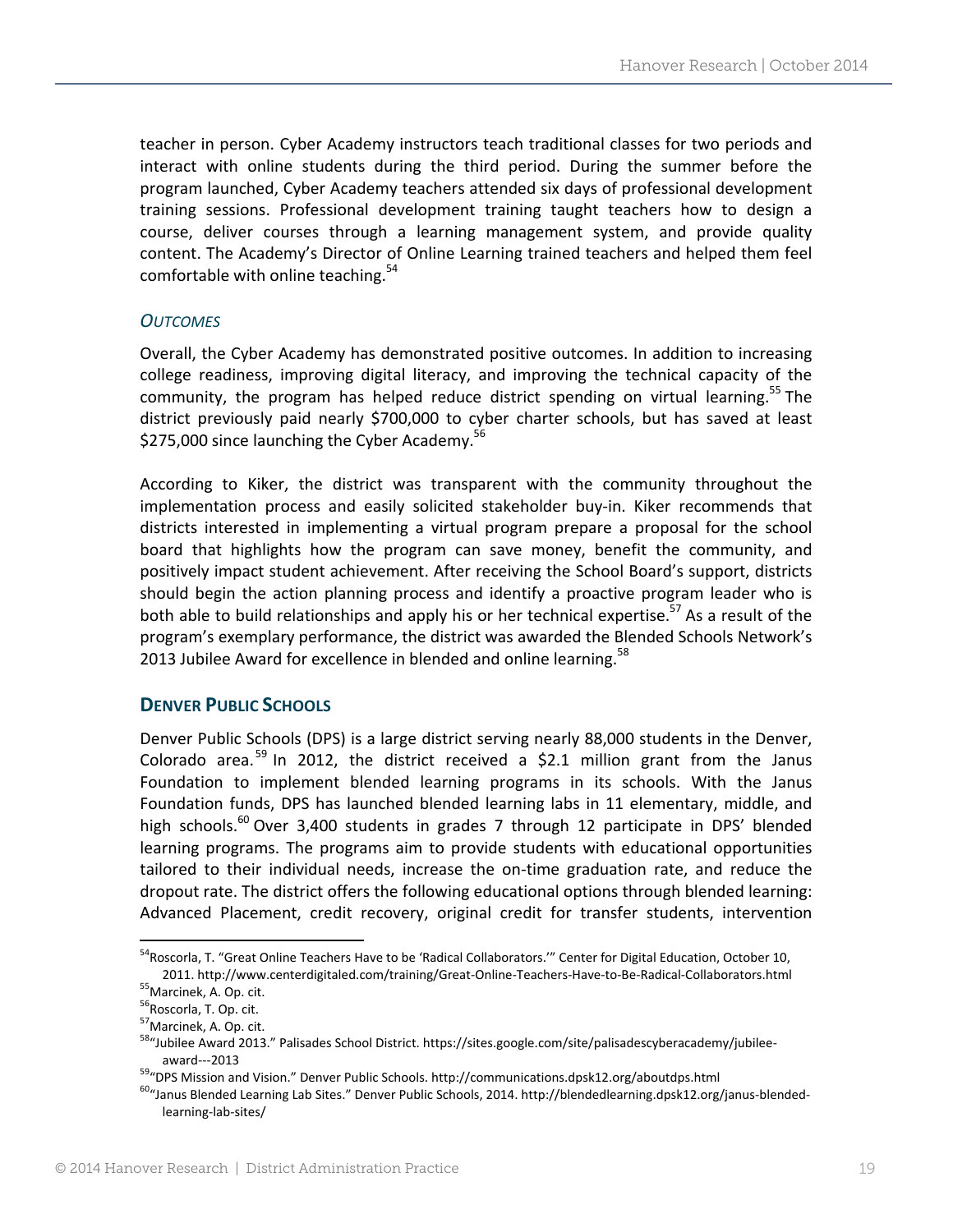through unit recovery, AP exam preparation, GED preparation, and middle school intervention.<sup>61</sup>

#### *PROGRAM STRUCTURE*

At its 11 blended learning sites, DPS incorporates an appropriate classroom environment, a curriculum with premier online learning systems and instructional tools, physical technology and technical support, and appropriate training to help teachers successfully operate in the environment.<sup>62</sup> The DPS blended classroom model is guided by the non-profit organization Generation Schools Network's model, which aims to expand learning time for each student without increasing teacher work time, reduce class sizes, reduce teacher work load, increase schools' capacity to collect and analyze data, and leverage emerging technologies in the classroom. At each blended classroom site, students work independently with adaptive software, work in collaborative small groups, or work with teachers one-on-one or in smallgroup instruction. Teachers collect and monitor student data to make decisions about students' instructional needs, such as determining the amount of individualized instruction each student requires.<sup>63</sup>

#### *OUTCOMES*

Since its inception, the blended learning program at Denver Public Schools has had a measurable impact on student outcomes.<sup>64</sup> During its first year, the blended learning programs have resulted in:<sup>65</sup>

- The creation of a replicable and sustainable model for introducing blended learning into DPS classrooms;
- **Improved learning outcomes for participating students through individualized** learning opportunities;
- Freeing up teachers to work one-on-one with students at the point of need or opportunity; and
- Increased demand within the district for education innovation.

Furthermore, data from the Colorado Department of Education show a decline in the dropout rate to 5.0 percent, a 2.5 percent improvement in the graduation rate, and a 3.5 percent improvement in the five-year graduation rate.<sup>66</sup> In addition, students at West

<sup>61&</sup>quot;2014 Apex Learning Award of Excellence Recipients." Apex Learning, 2014. http://www.apexlearning.com/blended‐ learning/program-success/award-of-excellence-recipients 62"Janus Blended Learning Lab Sites." Op. cit. 63Schaffhauser, D. Op. cit. "Denver Schools to Accelerate Blended Learning with \$2.3 Million Corporate Grant." THE <sup></sup>

Journal, October 10, 2012. http://thejournal.com/articles/2012/10/10/denver‐schools‐to‐accelerate‐blended‐

learning-with-2.3-million-corporate-grant.aspx<br><sup>64</sup>"First-Year Results of Janus Blended Learning Grant Show Promising Improvements." Janus International Holding LLC, 2014. https://www.janus.com/community/blended-learning 65Bulleted points adapted from: Ibid. 66"<br>66"2014 Apex Learning Award of Excellence Recipients." Op. cit.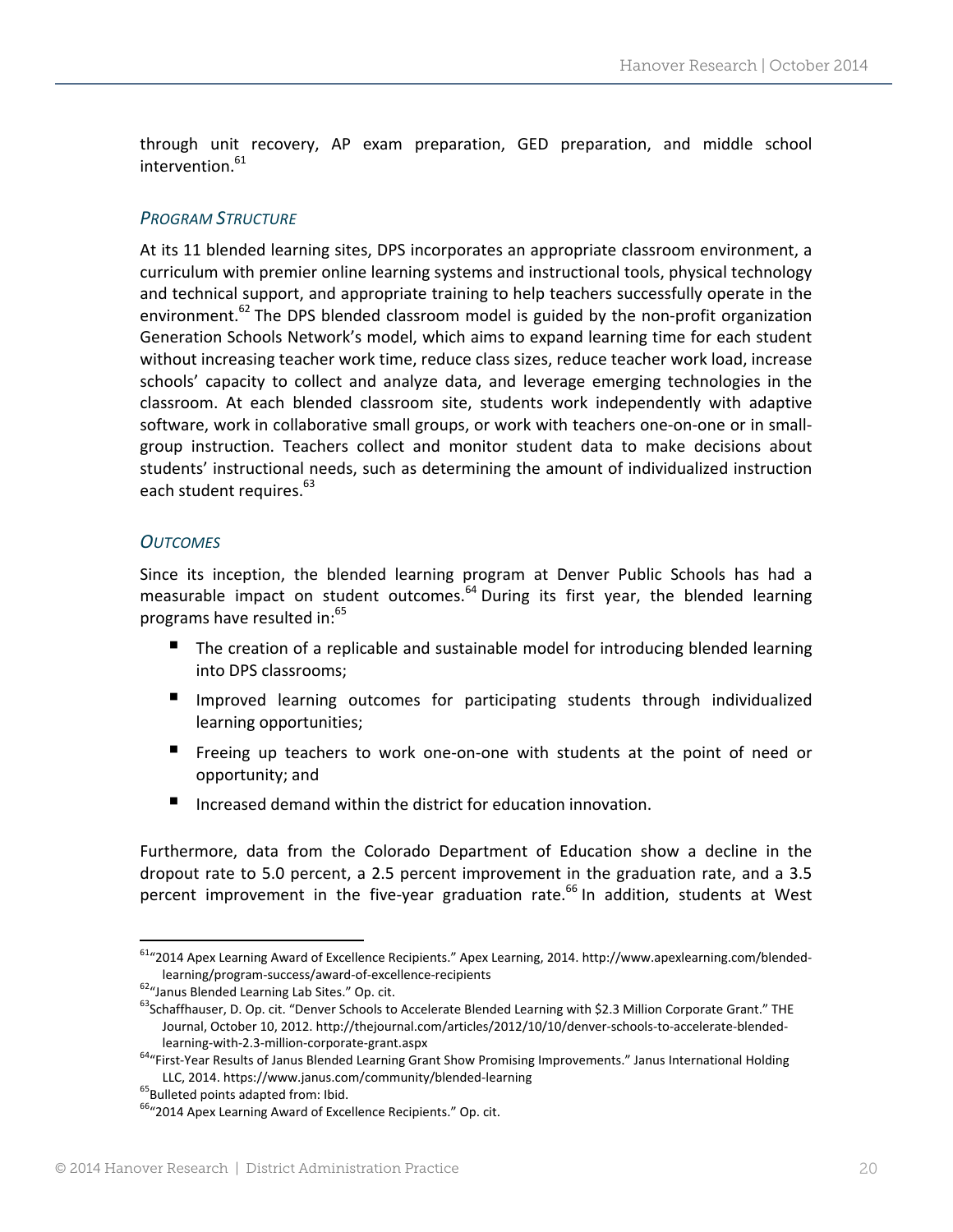Generation Academy (WGA) and Grant Beacon Middle School demonstrated improvements in academic achievement. WGA students improved two grade levels in math and one grade level in literacy on STAR Reading and Math formative assessments. Results from Grant Beacon Middle School indicate improvements in student scores in advanced reading and math, and decreases in unsatisfactory scores in reading and math on the Transitional Colorado Assessment Program (TCAP).  $^{67}$  The principal at Grant Beacon attributes the achievement gains to the new blended learning model.  $^{68}$  The district received a 2014 Apex Learning Award of Excellence for its exemplary programming.<sup>69</sup>

Teachers have also responded favorably to the introduction of blended learning in DPS. Jeff Kurtz, a teacher at Grant Beacon Academy, expressed satisfaction with the blended learning technology's capacity to track students individually and instantly, rather than waiting to grade assignments. Kurtz also noted that blended learning has given him the tools to individualize instruction and allows students to learn at their own pace. According to Kurtz, "it's truly changed how I'm teaching." $70$ 

#### **EVANSVILLE VANDERBURGH SCHOOL CORPORATION**

Evansville Vanderburgh School Corporation (EVSC) is a large district that includes 39 schools in southwestern Indiana. The district offers five specialized schools, including New Tech Institute, Early College High School, Virtual Academy, STEM Academy, and Academy for Innovative Studies.<sup>71</sup> EVSC launched a Virtual Academy to increase student achievement and engagement and provide students with options beyond the traditional classroom.<sup>72</sup>

#### *PROGRAM STRUCTURE*

EVSC's Virtual Academy offers a flexible curriculum for high school students and a curriculum for students in kindergarten through grade 8. Students enrolled in the EVSC High School Virtual Academy have the opportunity to earn credits for credit recovery or credit advancement in English, social studies, science, math, Advanced Placement courses, and courses approved by the National Collegiate Athletic Association.<sup>73</sup> The school partners with Apex Learning to deliver a digital curriculum that meets core subject requirements. The curriculum offers multiple pathways to meet students' various learning needs.<sup>74</sup> The standards‐based curriculum is designed to provide students with active learning

<sup>&</sup>lt;sup>67</sup>"First-Year Results of Janus Blended Learning Grant Show Promising Improvements." Op. cit.<br><sup>68</sup>"Blended Learning." Denver Public Schools Foundation. http://dpsfoundation.org/what-we-do/innovation/blended-

learning/<br><sup>69</sup>"2014 Apex Learning Award of Excellence Recipients." Op. cit.<br><sup>70</sup>Ibid.<br><sup>71</sup>"About." EVSC. http://www.evscschools.com/about

<sup>&</sup>lt;sup>72</sup>"Proven to Increase Learning Outcomes: Results of a Third Party Study on the Impact of Digital Curriculum." Apex Learning, January 2014. p. 2. http://www.apexlearning.com/documents/Efficacy\_Study\_EVSC.pdf <sup>73</sup>"What is Virtual Academy?" Evansville Vanderburgh School Corporation.

http://www.edlinesites.net/pages/Virtual\_Academy/About\_Us/What\_is\_Virtual\_Academy\_ 74"Overview." Evansville Vanderburgh School Corporation.

http://www.edlinesites.net/pages/Virtual\_Academy/Departments\_\_\_Programs/High\_School\_Curriculum/Overvie w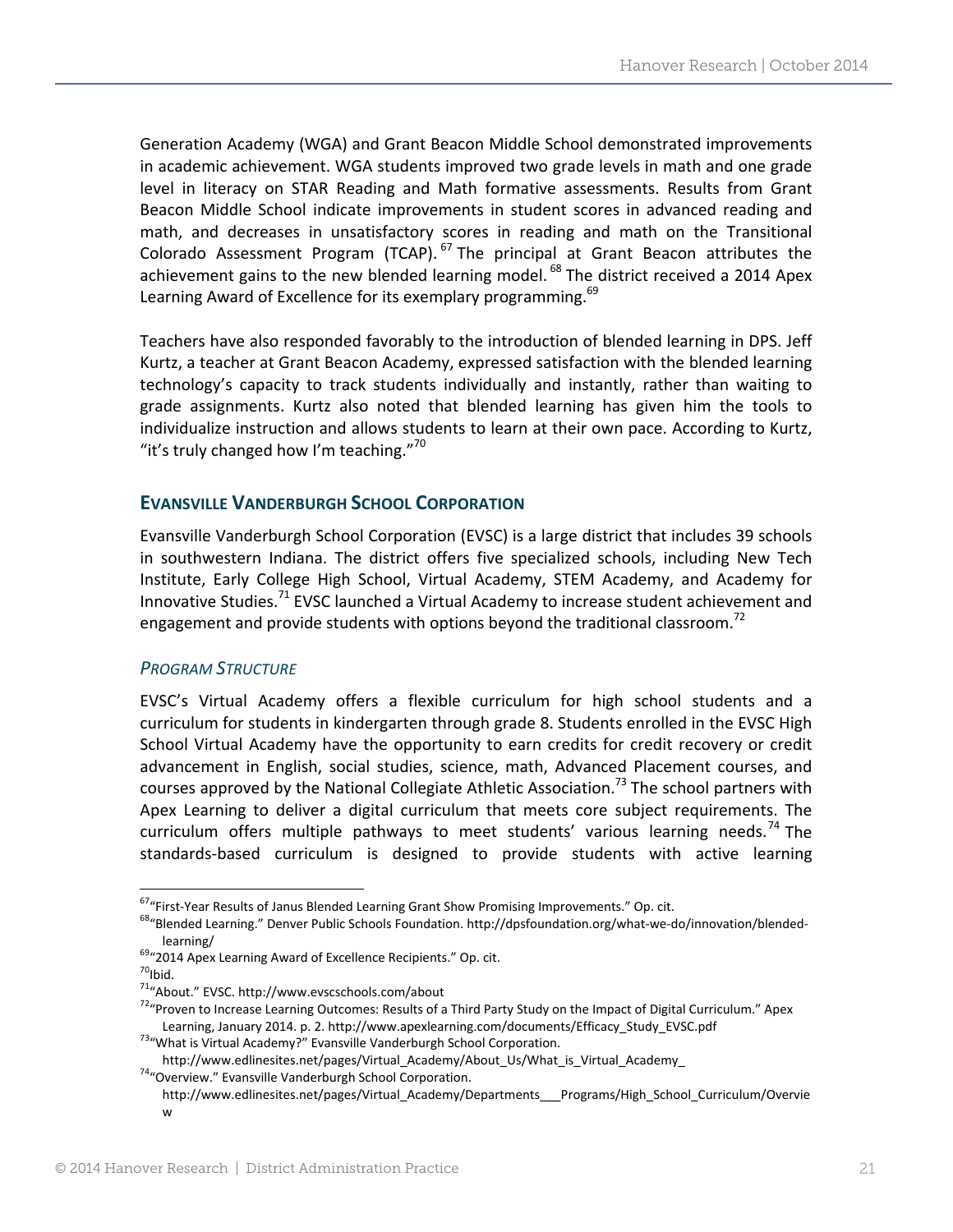experiences, multimedia tutorials, and interactive exercises that address different learning styles.<sup>75</sup> In addition to the Virtual School, the school system's high schools offer in-school online classes—similar to virtual learning labs—that allow students to receive support from a classroom teacher while working independently through the curriculum.<sup>76</sup> The Virtual Academy serves 150 students in grades 7 through 12. $^{77}$ 

#### *OUTCOMES*

Since introducing the Virtual Academy, EVSC has seen a 3 percent increase in graduation rates.<sup>78</sup> A study of the program found that students who completed the virtual learning program achieved similar academic gains on the Indiana State Test of Educational Progress as regular students. Results indicated that students who completed online courses for credit recovery achieved at the same level as their peers in a traditional classroom, and that students' ability to work at their own pace, engage in active learning, and receive targeted support in the virtual learning environment allowed them to master a rigorous curriculum.<sup>79</sup> EVSC was awarded a 2014 Apex Learning Award of Excellence for its excellent program.

<sup>&</sup>lt;sup>75</sup>"Instructional Content." Evansville Vanderburgh School Corporation.

http://www.edlinesites.net/pages/Virtual\_Academy/Departments\_\_\_Programs/High\_School\_Curriculum/Instruct

ional\_Content *increase Learning Outcomes: Results of a Third Party Study on the Impact of Digital Curriculum." Op. cit.,*  $^{76}$ <sup>16</sup>

p. 2.<br><sup>77</sup>"2014 Apex Learning Award of Excellence Recipients." Op. cit.<br><sup>78</sup>Ibid.

<sup>&</sup>lt;sup>79</sup>"Proven to Increase Learning Outcomes: Results of a Third Party Study on the Impact of Digital Curriculum." Op. cit., p. 5.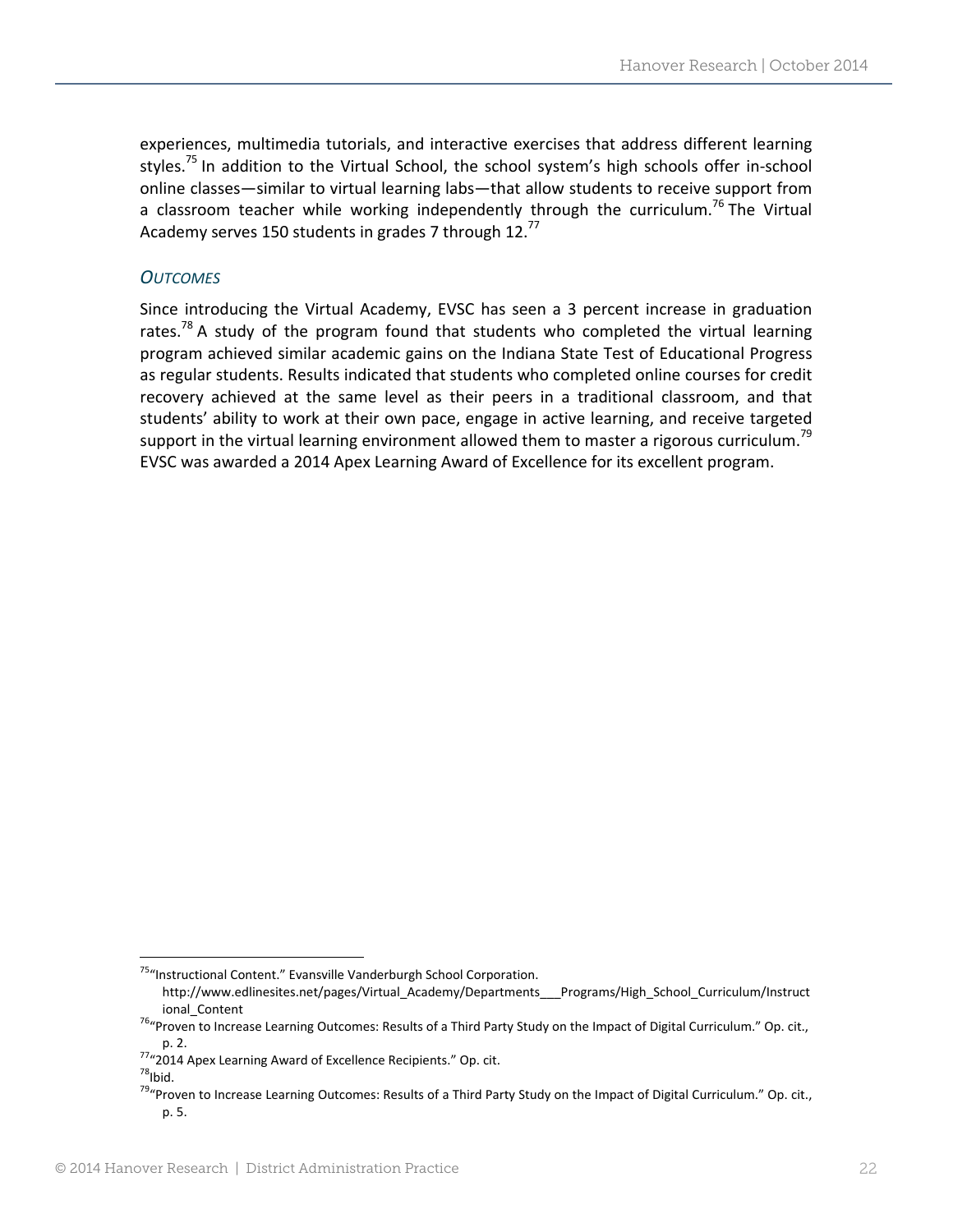## PROJECT EVALUATION FORM

Hanover Research is committed to providing a work product that meets or exceeds partner expectations. In keeping with that goal, we would like to hear your opinions regarding our reports. Feedback is critically important and serves as the strongest mechanism by which we tailor our research to your organization. When you have had a chance to evaluate this report, please take a moment to fill out the following questionnaire.

http://www.hanoverresearch.com/evaluation/index.php

### CAVEAT

The publisher and authors have used their best efforts in preparing this brief. The publisher and authors make no representations or warranties with respect to the accuracy or completeness of the contents of this brief and specifically disclaim any implied warranties of fitness for a particular purpose. There are no warranties which extend beyond the descriptions contained in this paragraph. No warranty may be created or extended by representatives of Hanover Research or its marketing materials. The accuracy and completeness of the information provided herein and the opinions stated herein are not guaranteed or warranted to produce any particular results, and the advice and strategies contained herein may not be suitable for every partner. Neither the publisher nor the authors shall be liable for any loss of profit or any other commercial damages, including but not limited to special, incidental, consequential, or other damages. Moreover, Hanover Research is not engaged in rendering legal, accounting, or other professional services. Partners requiring such services are advised to consult an appropriate professional.